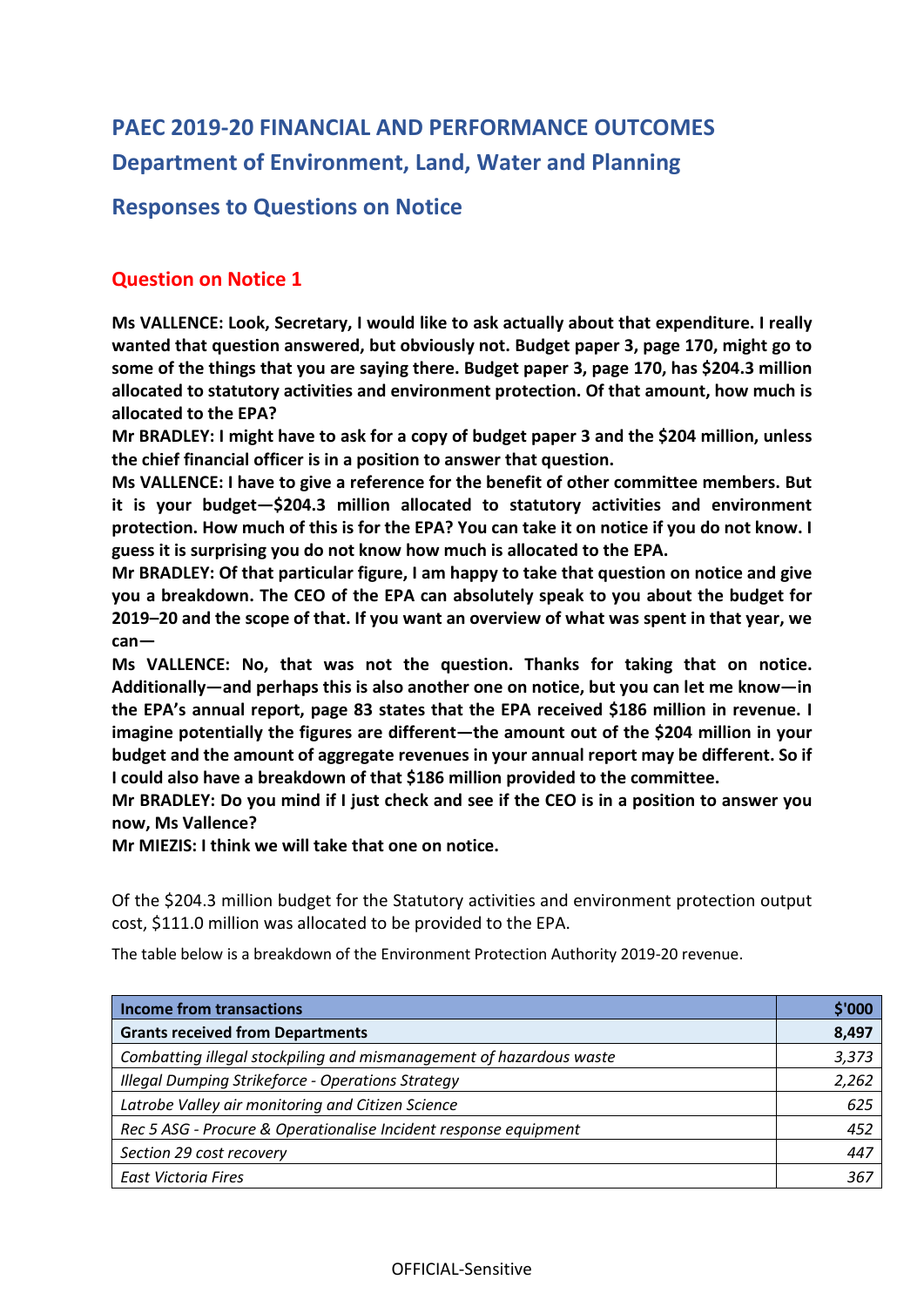| <b>Income from transactions</b>                                                            | \$'000  |
|--------------------------------------------------------------------------------------------|---------|
| Emerging contaminants in recycled water                                                    | 325     |
| <b>Pollution Prevention Taskforce</b>                                                      | 200     |
| Recycling Victoria                                                                         | 144     |
| <b>Community Smoke Monitoring</b>                                                          | 111     |
| Stormwater BPEM (Best Practice Environmental Guidelines for Urban Stormwater)              | 80      |
| Code of practice - onsite wastewater management                                            | 70      |
| Swimsafe: Citizen science and sensors to protect bay beaches                               | 42      |
| Municipal and Industrial landfill levy distribution from Department                        | 71,965  |
| <b>M&amp;I Levy Distribution</b>                                                           | 28,400  |
| Lara waste stockpile site rehabilitation(1)                                                | 43,565  |
| <b>Prescribed Industrial Waste Levy</b>                                                    | 44,881  |
| <b>Other Revenue</b>                                                                       | 12,159  |
| Licence levy                                                                               | 369     |
| Interest and holding gains from financial assets - non public sector                       | 4,638   |
| Litter fines                                                                               | 4,724   |
| <b>Miscellaneous</b>                                                                       | 2,043   |
| Environment audit fees                                                                     | 384     |
| <b>Grants - reform output funding</b>                                                      | 40,989  |
| Strengthening the Environment Protection Authority (output) (2019-20 Budget)               | 15,000  |
| Bringing our Environment Protection Authority into the modern era (output) (2017-18        |         |
| Budget)                                                                                    | 25,989  |
| <b>Grants - reform asset funding</b>                                                       | 8,150   |
| Bringing our Environment Protection Authority into the modern era (asset) (2017-18 Budget) | 8,150   |
| <b>Total income from transactions</b>                                                      | 186,641 |
| Notes:<br>1.00                                                                             |         |

*(1) Lara waste stockpile agreed accounting treatment with VAGO, results in revenue recognition different to BP3.*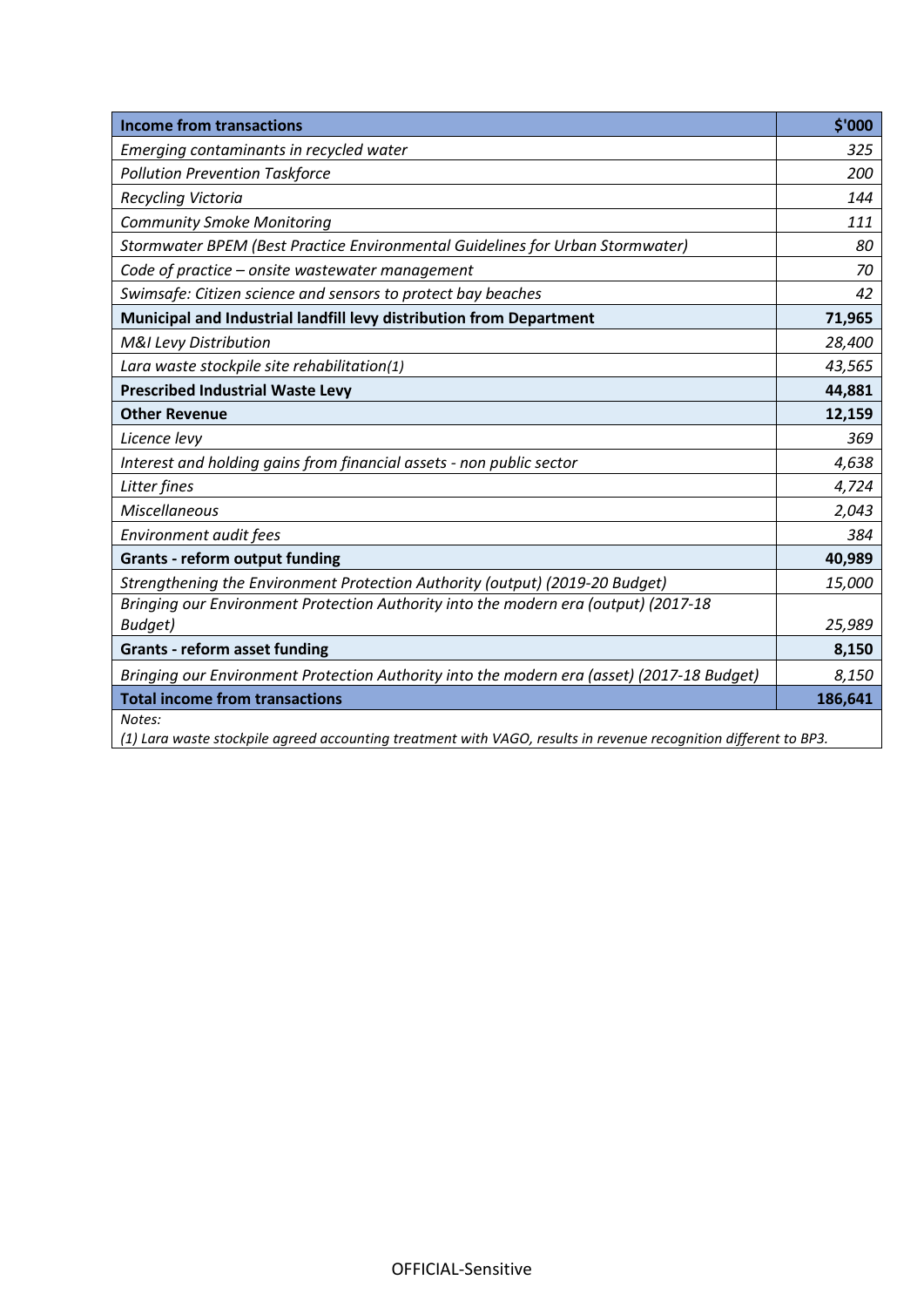**Ms VALLENCE: Okay. So on that then, at page 163 of the 2019–20 financial report, it refers to an additional \$2.3 million allocated from the Treasurer's advance which is for, and I quote, 'Recycling industry support'. Why was this extra \$2.3 million required, and what was it spent on?**

**Ms WHITE: I think I might have to take that particular one on notice.**

Following significant market disruptions in the waste and recycling sector, additional funding was required in the 2019-20 financial year to address ongoing market disruptions. Funding was provided to ensure that recyclable materials were managed in a safe and effective manner.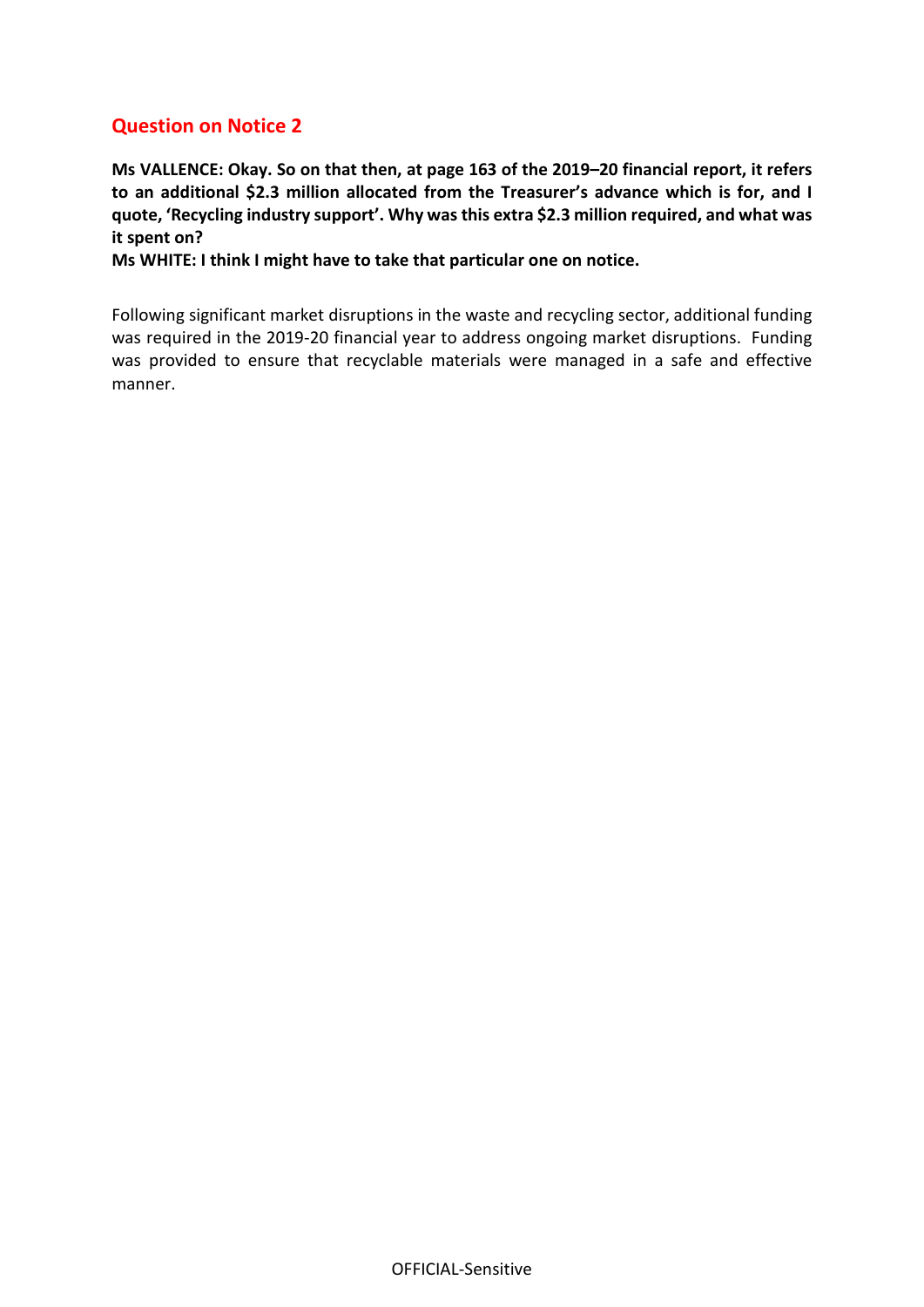**Ms VALLENCE: Budget paper 3, page 39–40, has got \$1.5 million to implementing the Climate Change Act and developing a climate change strategy. At 30 June how much of this money had been spent, and has the strategy now been completed?**

**Mr BRADLEY: I will just check that for you. I won't be a moment.**

**Ms VALLENCE: Whilst you are looking that up, were any external consultants engaged in developing the strategy or developing the strategy so far?**

**Ms WHITE: I might respond to that and then ask John if there is anything further the Secretary would like to say. Of the \$1.5 million that we had, it was fully expended, but I would say, and I would need to check just with the finance officer, whether there was some funding that was then moved into the 2020–21 year, noting that the development of the underpinning information for the climate change strategy has straddled both 2019–20 and 2020–21. It was spent on—**

**Ms VALLENCE: Could you clarify that on notice then?**

**Ms WHITE: Yes. It was spent on funding resources. There was some funding put towards consultants with that funding.**

**Ms VALLENCE: There was? Could you provide a list of the consultants engaged and how much money was paid to each of those consultants?**

**Ms WHITE: I would have to take that on notice; I cannot do that today.**

The \$1.5 million allocated to Implementation of the Climate Change Act in 2019-20 was fully expended.

Of this \$1.5 million approximately \$688,000 was spent on consultancies to provide evidence and advice, comprising:

- Port Jackson Partners (approximately \$464,000);
- The Centre for International Economics (approximately \$134,000);
- Jacobs Group (approximately \$55,000);
- CSIRO (approximately \$8,000); and
- ClimateWorks (approximately \$27,000).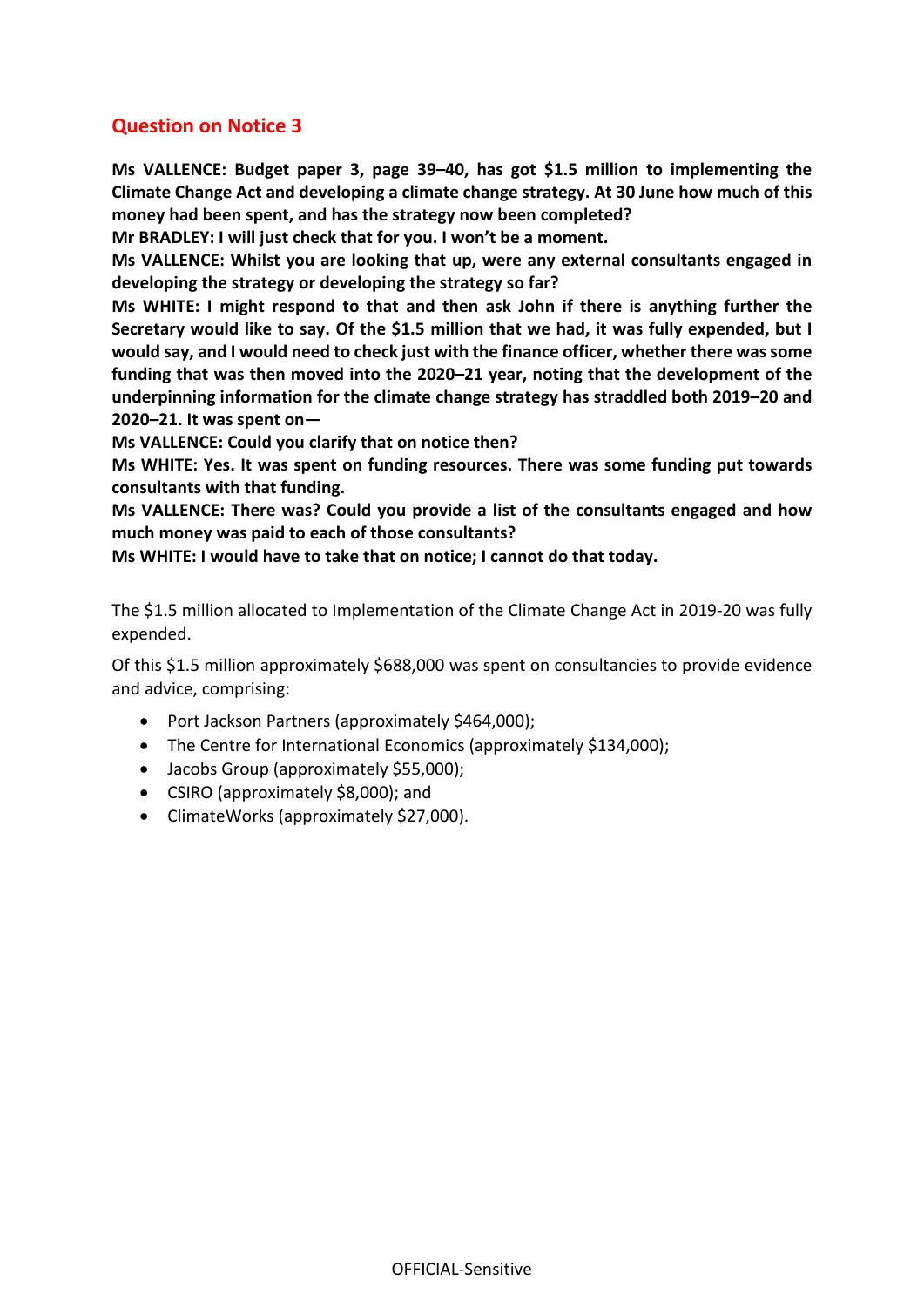**Mr LYNGCOLN: Yes, thank you. So the Victorian Planning Authority have got a set of criteria that they established, and submissions that are made to the VPA are then tested against those criteria so that they then prioritise how those dollars are allocated. Those criteria involve a range of things, but they are largely targeted to how growth can be unlocked to stimulate economic activity in those areas and cater for population growth. And particularly take into account that some local governments can have limited capacity, particularly the smaller councils, so they would take into account the capacity of the council as well in prioritising those projects.**

**Mr MAAS: Great, thank you. Are you able to provide the committee with any examples at all?**

**Mr LYNGCOLN: I would have to take that on notice, but we would be happy to provide a list of the projects that are funded under that program.**

The Streamlining for Growth Program aims to provide support and capacity building for councils in regional Victoria and metropolitan Melbourne.

Through the provision of targeted funding and staff resources, the program assists to unblock or fast-track planning projects and processes to accelerate the delivery of employment and residential land, achieve employment growth, housing choice and affordability, and improve the alignment of infrastructure delivery with planning.

Selection of projects in 2019-20 was based on an assessment of the program, strategic and stream objectives:

#### Program Objectives

- Unblock strategic planning projects
- Accelerate the delivery of employment and residential land
- Achieve employment growth
- Increase housing choice and affordability
- Improve alignment of infrastructure delivery with planning

#### Strategic Objectives

- Ministerial Direction / VPA Statement of Expectations
- Plan Melbourne
- Homes for Victorians
- Regional Growth Plans
- Regional Statement
- Regional Strategies

#### **Stream Objectives**

- Metropolitan Strategic Sites
	- o Provide strategic planning support for Councils in metropolitan areas.
	- o Clear backlogs that help unlock brownfield and strategic development sites.
	- o Speed up the rezoning of strategic sites within existing suburbs.
	- o Open housing land in areas that have remained undeveloped for some time.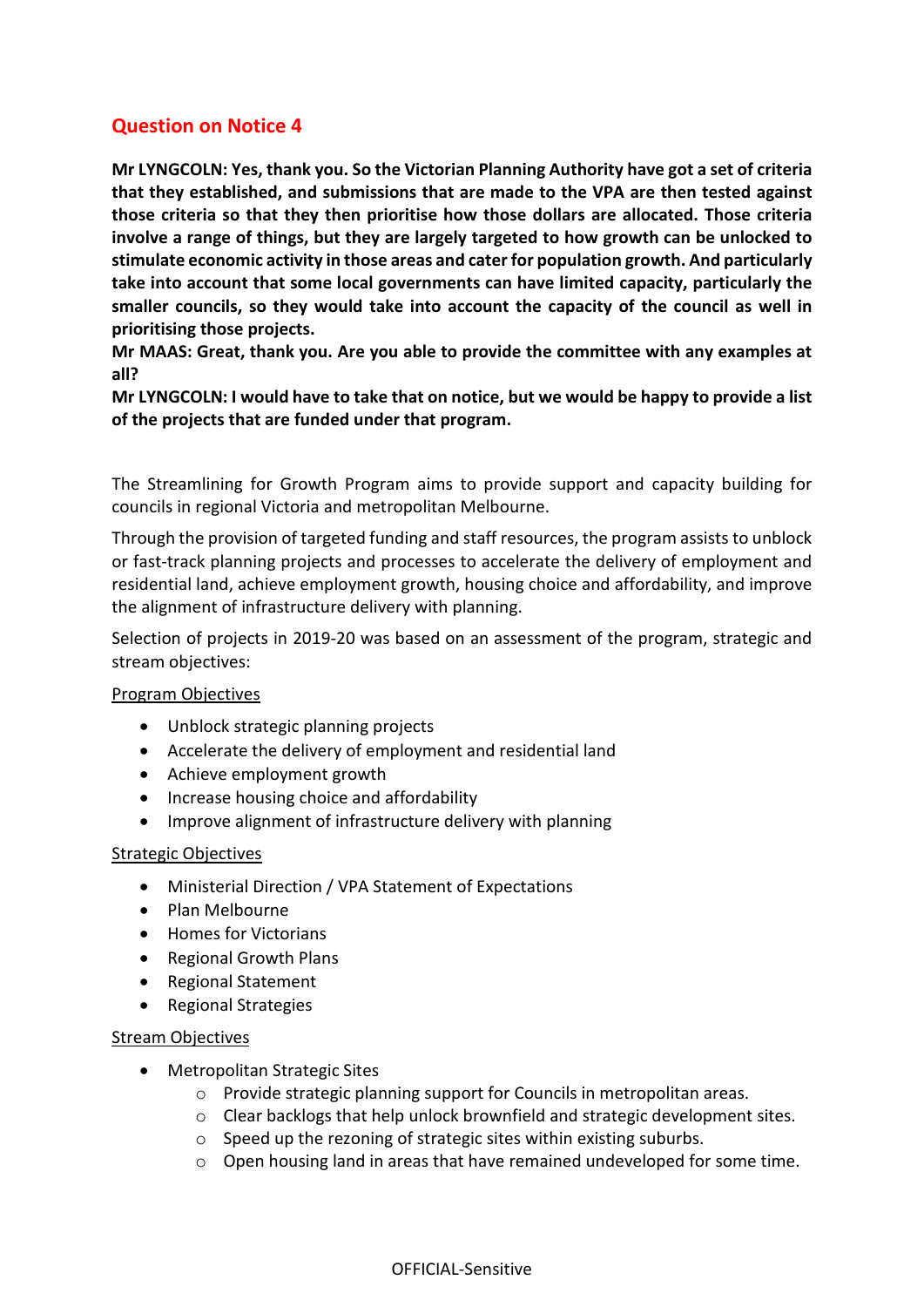- Metropolitan Support
	- o Build capacity in local councils
	- o Provide strategic planning support for Councils in metropolitan areas
	- o Clear backlogs that help unlock brownfield and key development sites
	- o Accelerate strategic planning projects
	- o Unlock a land supply pipeline to facilitate growth
- Post Precinct Structure Plan Approvals Streamlining
	- o Streamline post-PSP subdivision approvals processes
	- o Achieve shorter approvals timelines
	- o Reduce red tape
	- o Are innovative
	- o Deliver improved and/or better outcomes
- Regional Victoria
	- o Respond to Regional Growth Plans and are located within Regional Cities, Regional Centres or Peri-urban Towns.
	- o Are in locations identified to either promote or support growth in RGPs.
	- o Undertake master planning for strategic sites.
	- o Build capacity in local councils.

Projects funded in 2019-20 were:

| <b>Project title</b>                                             | <b>Council</b>                                                                                                                          | <b>Funding</b> |
|------------------------------------------------------------------|-----------------------------------------------------------------------------------------------------------------------------------------|----------------|
| 1. Bannockburn Growth Plan                                       | <b>Golden Plains Shire</b>                                                                                                              | \$270,600      |
| 2. PSP 2.0 Implementation                                        | Casey City                                                                                                                              | \$150,000      |
| 3 ICPs Regional *                                                | <b>Greater Geelong City</b>                                                                                                             | \$210,000      |
| 4 Braybrook South Urban Regeneration                             | Maribyrnong City                                                                                                                        | \$210,000      |
| 5 East of Aberline Precinct Structure Plan                       | Warrnambool City                                                                                                                        | \$200,000      |
| 6 Cremorne Place Implementation Plan                             | Yarra City                                                                                                                              | \$198,003      |
| 7 Sunshine NEIC Investment Facilitation<br>Program               | <b>Brimbank City</b>                                                                                                                    | \$170,000      |
| 8 South East Traralgon Precinct Structure<br>Plan                | Latrobe City                                                                                                                            | \$169,542      |
| 9 Arden Structure Plan                                           | Melbourne City                                                                                                                          | \$160,000      |
| 10 Benalla Urban Growth Strategy Plan                            | Benalla                                                                                                                                 | \$146,200      |
| 11 Preston market precinct planning review                       | Darebin City                                                                                                                            | \$130,000      |
| 12 South East Economic Corridor - Strategic                      | Cardinia Shire (lead), Casey and                                                                                                        | \$90,000       |
| Plan                                                             | <b>Greater Dandenong</b>                                                                                                                |                |
| 13 Unlocking Greater Bendigo's potential -<br>Part 2             | <b>Greater Bendigo City</b>                                                                                                             | \$120,000      |
| 14 Regional Development contributions: a<br>toolkit for councils | Wodonga City (lead), Ballarat,<br>Bass Coast, Greater Bendigo,<br>Campaspe, Greater Geelong,<br>Macedon Ranges, Mitchell,<br>Wangaratta | \$134,790      |
| 15 Arden and Macaulay Contributions Plan                         | Melbourne City                                                                                                                          | \$41,666       |
| 16 Echuca West Precinct Structure Plan                           | Campaspe Shire                                                                                                                          | \$132,326      |
| 17 Unlocking Industrial Land Potential - J<br><b>Barrys Road</b> | <b>Colac Colac Otway Shire</b>                                                                                                          | \$110,000      |
| 18 Caulfield Station Precinct                                    | Glen Eira                                                                                                                               | \$100,000      |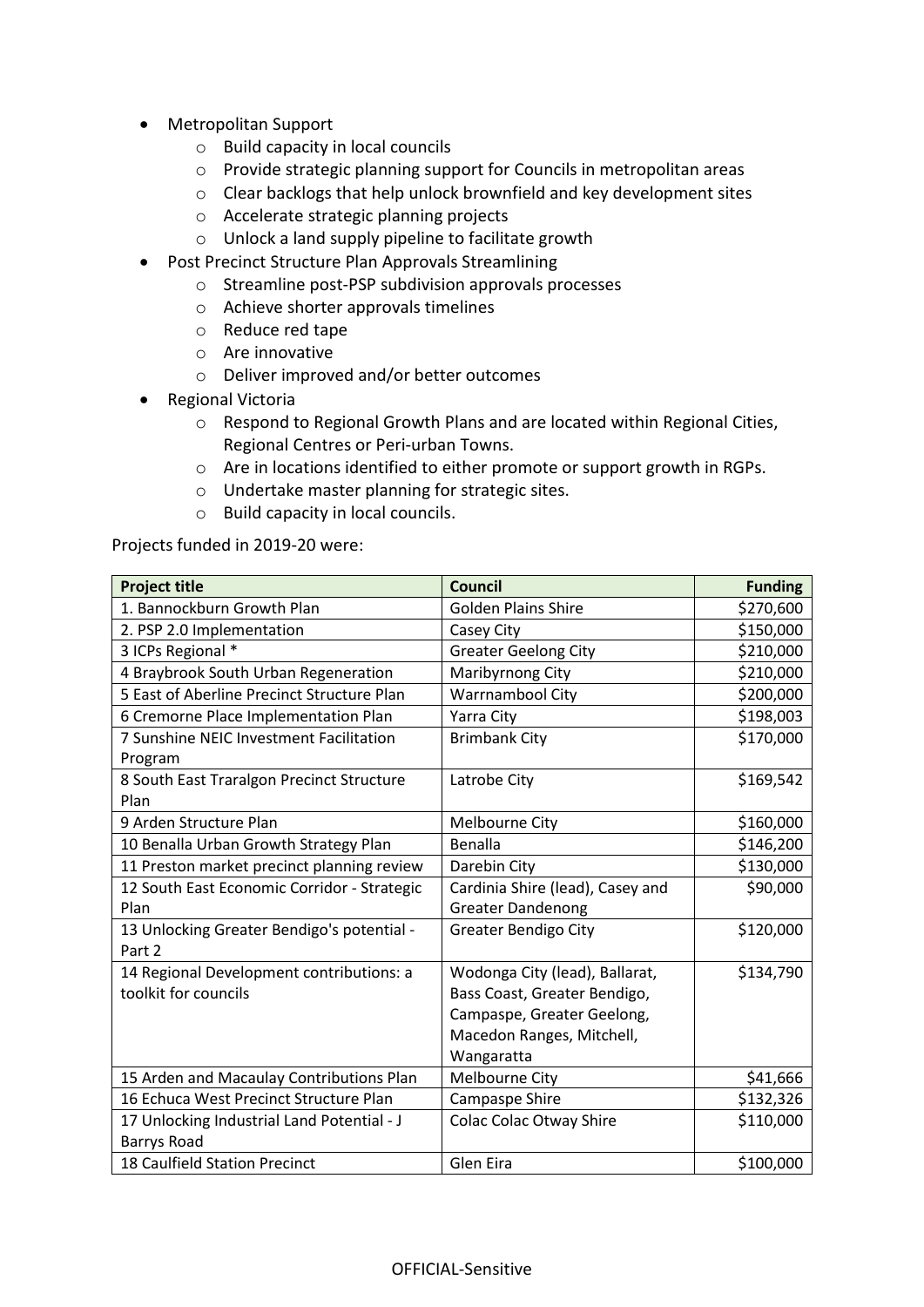| <b>Project title</b>                         | <b>Council</b>                    | <b>Funding</b> |
|----------------------------------------------|-----------------------------------|----------------|
| 19 Sandown                                   | <b>Greater Dandenong</b>          | \$100,000      |
| 20 PMP Printing                              | Monash City                       | \$100,000      |
| 21 Project Lead - Monash National            | Monash City                       | \$100,000      |
| Innovation and Employment Cluster            |                                   |                |
| 22 Advancing to 2050: Shepparton Regional    | <b>Greater Shepparton City</b>    | \$70,556       |
| City Growth Plan                             |                                   |                |
| 23 #HumeVision                               | Hume City                         | \$100,000      |
| 24 Jacksons Hill Implementation              | Hume City                         | \$100,000      |
| 25 Tallangatta Township Structure Plan *     | <b>Towong Shire</b>               | \$100,000      |
| 26 Design Guidelines and Site Development    | Whittlesea City                   | \$97,500       |
| Plans for Open Space Delivery in Growth      |                                   |                |
| Areas                                        |                                   |                |
| 27 Drouin DCP                                | <b>Baw Baw</b>                    | \$47,720       |
| 28 Human Services Planning                   | Whittlesea City (Lead), Cardinia, | \$75,441       |
|                                              | Casey, Hume, Melton, Mitchell,    |                |
|                                              | Mornington Peninsula, Nillumbik,  |                |
|                                              | Wyndham, Yarra Ranges             |                |
| 29 Ballarat Station Precinct - South Side    | <b>Ballarat City</b>              | \$90,000       |
| Master Plan and Redevelopment                |                                   |                |
| 30 South Horsham Structure Plan, Stage 2     | Horsham Rural City                | \$71,416       |
| 31 ICPs Urban Renewal                        | Melbourne City                    | \$80,000       |
| 32 Mitchell Integrated Infrastructure        | <b>Mitchell Shire</b>             | \$66,131       |
| Strategy                                     |                                   |                |
| 33 Sodic Soils                               | <b>Mitchell Shire</b>             | \$60,330       |
| 34 Unlocking the future potential of Stawell | Northern Grampians Shire          | \$60,000       |
| (2030 Structural Plan)                       |                                   |                |
| 35 Nagambie Growth Management Strategy       | Strathbogie Shire                 | \$54,726       |
| 36 Northmeadows Strategic Site - Year 2 -    | Hume City                         | \$50,000       |
| Traffic Assessment of the proposed structure |                                   |                |
| plan area                                    |                                   |                |
| 37 Technical Support for Croydon Activity    | Maroondah City                    | \$50,000       |
| Centre Structure Plan                        |                                   |                |
| 38 Waterfront Place and Station Pier         | Port Phillip City                 | \$50,000       |
| Precinct                                     |                                   |                |
| 39 Bright Township Western Gateway           | Alpine Shire                      | \$50,000       |
| <b>Precinct Structure Plan</b>               |                                   |                |
| 40 Unlocking the Barwon River Urban          | <b>Geelong City</b>               | \$50,000       |
| <b>Renewal Precinct Greater</b>              |                                   |                |
| 41 #HumePlan - Digital Improvement Plan      | Hume City                         | \$50,000       |
| 42 Mildura Riverfront Precinct Stage 2       | Mildura Rural City                | \$45,000       |
| Masterplan Implementation                    |                                   |                |
| 43 Cremorne Enterprise Precinct - Refresh    | Yarra City                        | \$40,000       |
| Urban Design Framework                       |                                   |                |
| 44 Cremorne Enterprise Precinct - Revised    | Yarra City                        | \$40,000       |
| parking provisions                           |                                   |                |
| 45 CBD Urban Design Framework, Guidelines    | <b>Ballarat City</b>              | \$40,000       |
| and Planning Controls                        |                                   |                |
| 46 Transforming Wonthaggi                    | <b>Bass Coast Shire</b>           | \$40,000       |
| 47 Wallan Station Street Masterplan          | Mitchell Shire                    | \$35,000       |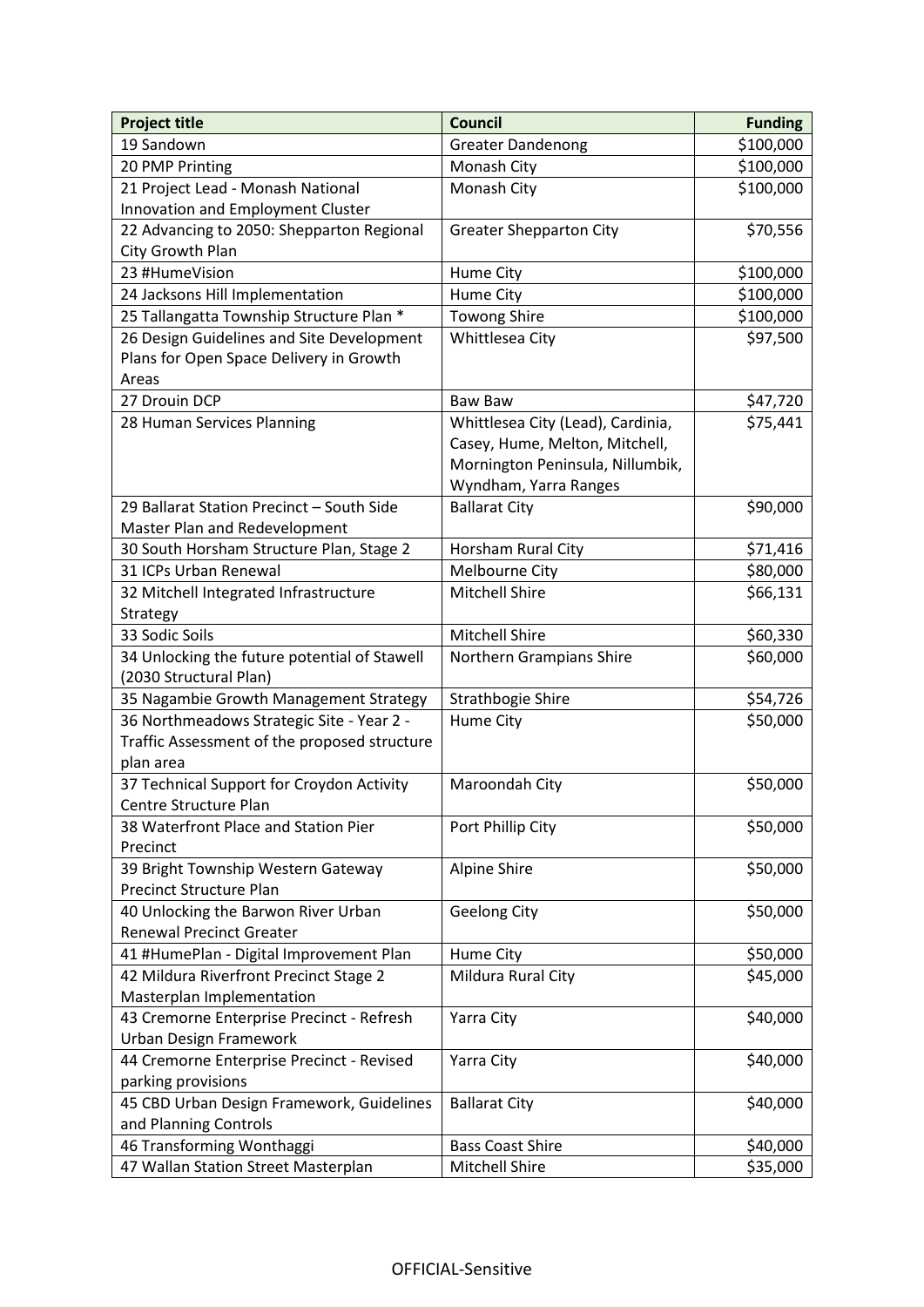| <b>Project title</b>                        | <b>Council</b>               | <b>Funding</b> |
|---------------------------------------------|------------------------------|----------------|
| 48 Northern and Western Geelong Growth      | <b>Geelong City</b>          | \$18,533       |
| Area - Precinct Structure Plans Greater     |                              |                |
| 49 Arden Integrated Water Management        | Melbourne City               | \$25,000       |
| Strategy                                    |                              |                |
| 50 Arden: A Cool and Green Precinct         | Melbourne City               | \$22,505       |
| 51 Cremorne Enterprise Precinct - Review of | Yarra City                   | \$20,000       |
| <b>Planning Controls</b>                    |                              |                |
| 52 Impact of Bushfire on Regional Growth    | South Gippsland Shire        | \$20,000       |
| 53 Northland Urban Renewal Precinct         | Darebin City                 | \$15,000       |
| 54 Seymour Revitalisation Initiative        | <b>Mitchell Shire</b>        | \$2,965        |
| Implementation                              |                              |                |
| 55 Benchmark Costing Monitoring & Review    | All Growth Areas             | \$15,000       |
| 56 Arden Climate Response Plan              | Melbourne City               | \$884          |
| 57 Geelong Biodiversity Conservation        | <b>Greater Geelong City</b>  | \$9,364        |
| Strategy                                    |                              |                |
| <b>Other</b>                                |                              |                |
| Greenfield Household Demographic study **   | All Growth Areas             | \$12,094       |
| <b>SFG Unallocated</b>                      | N.A.                         | \$30,039       |
| Donnybrook Woodstock ICP **                 | Melton, Mitchell, Whittlesea | \$100,000      |
| Heritage Manual **                          | All Growth Areas             | \$44,636       |
| Yarrawonga Framework Plan **                | Moira Shire                  | \$31,743       |
| Generally in Accordance **                  | All Growth Areas             | \$10,296       |
| Bendigo W SIAP **                           | <b>Greater Bendigo Shire</b> | \$1,793        |
| <b>Program Administration</b>               |                              |                |
| SFGP Management & Administration            | <b>VPA</b>                   | \$262,600      |
|                                             |                              |                |
| SFGP Project Management and Facilitation    |                              | \$262,600      |
| <b>Total</b>                                |                              | \$5,561,999    |

*Source: VPA*

\*These projects with the combined value of \$310,000 were funded in the 2019-20 program round but via roll over funding from previous financial years. Less these projects, the total 2019-20 funding equals \$5.25 million.

\*\* These projects were funded in previous Streamlining for Growth financial year funding rounds but received additional funding (as listed) from the 2019-20 Budget.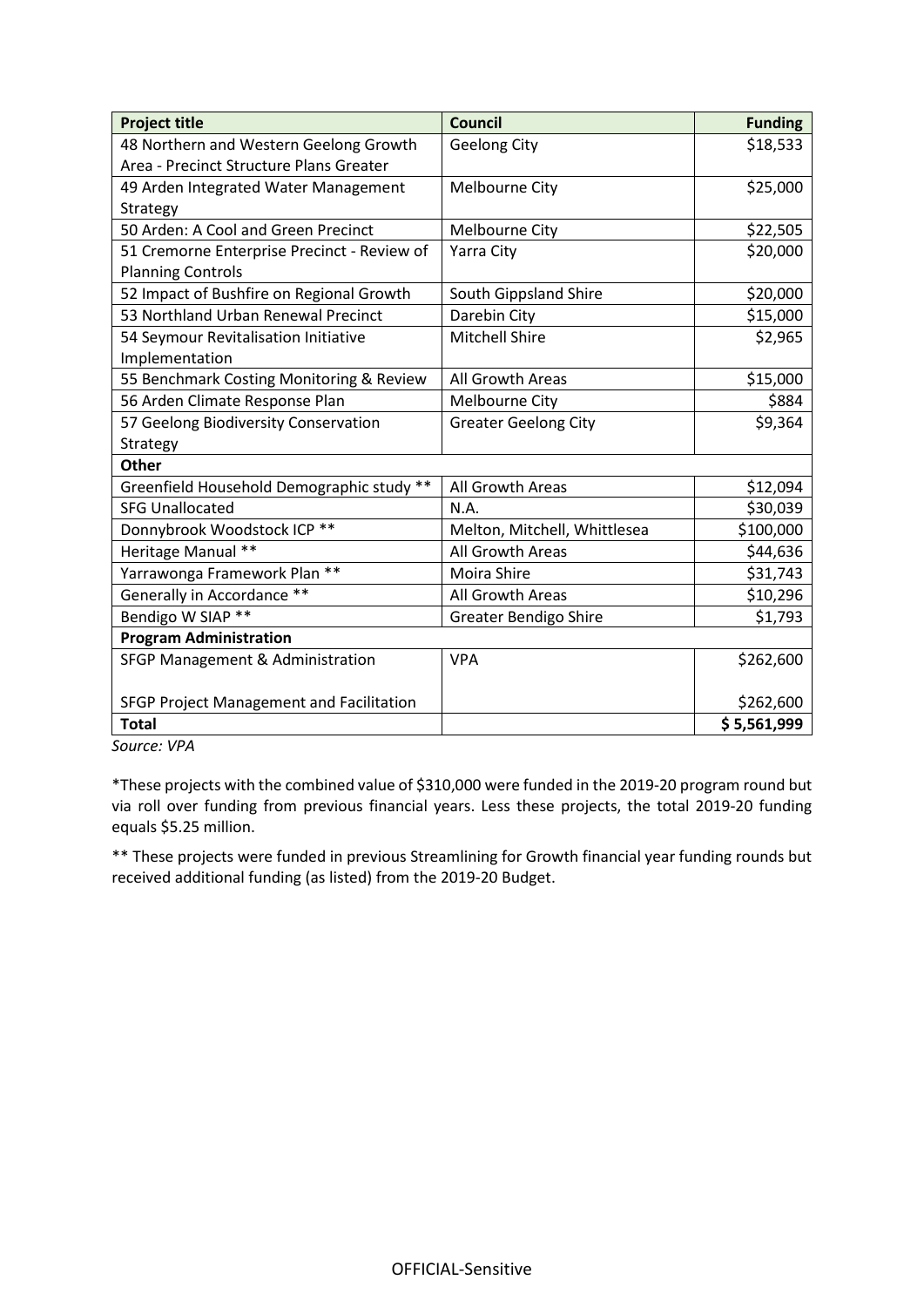**Mr RIORDAN: Okay. So in the budget here you have then got \$15.8 million for this year. Is that on target?**

**Mr BRADLEY: The Deputy Secretary has just joined me now. We are talking about the budget of \$15.8 million for managing bushfire risk, or Safer Together, Christine.**

**Mr RIORDAN: You have underspent three, so we are assuming we are looking at \$16.1 million for this year if you have re-phased it.**

**Mr BRADLEY: I will just ask the Deputy Secretary to answer that question.**

**Ms FERGUSON: Yes.**

**Mr BRADLEY: Table 2—otherwise we will take it on notice, Christine.**

**Ms FERGUSON: I may need to take that on notice. I am not sure.**

The Safer Together program is on track to expend the full 2020-21 budget of \$16.1 million.  The current budget comprises of an original budget of \$15.8 million plus a rephasing from 2019-20 of \$0.3 million.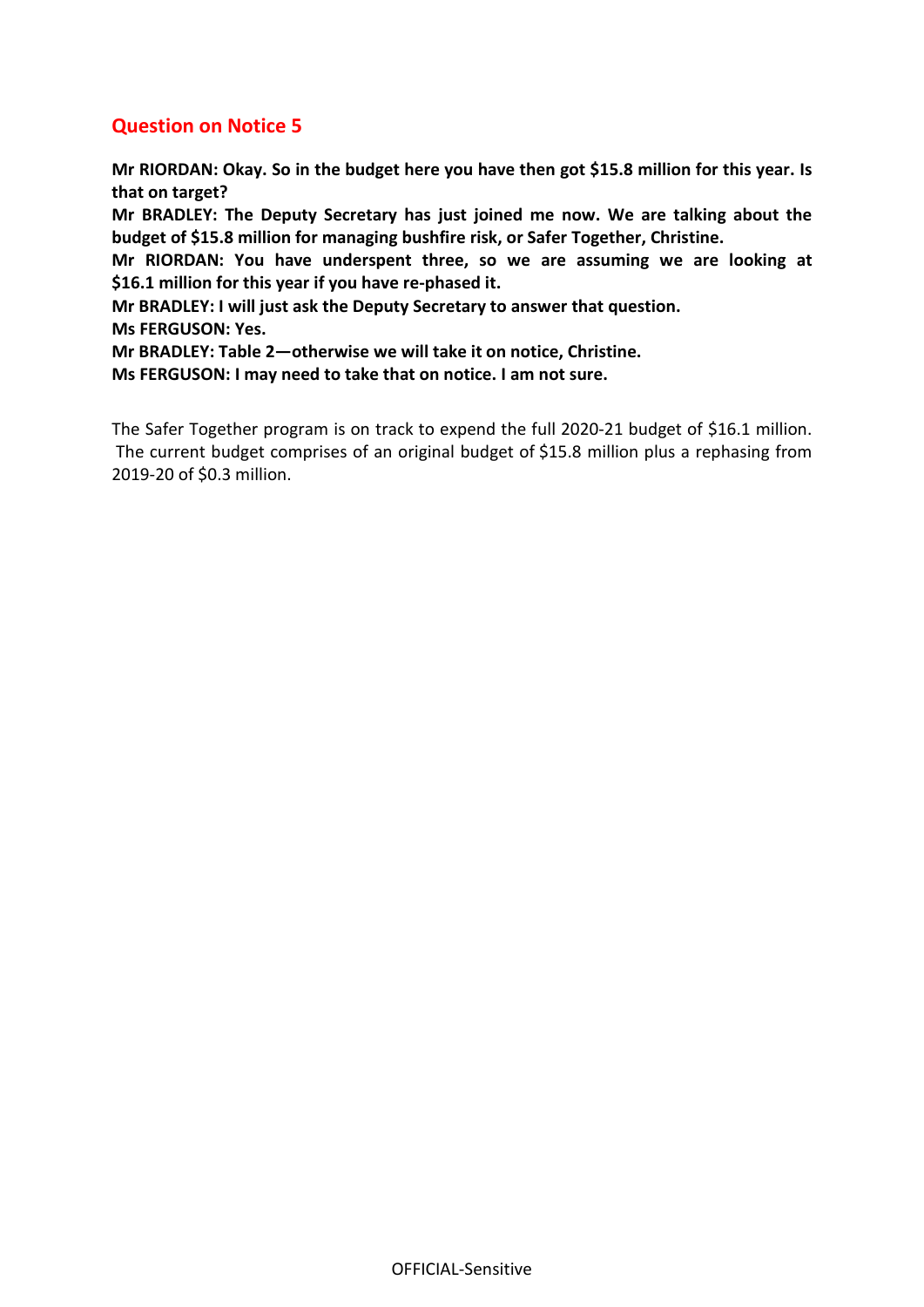**Mr RIORDAN: And how many more millions will we need?**

**Mr HARDMAN: That will be subject to a budget bid. I am not certain. We would have to take that on notice.**

**Mr RIORDAN: Could we have that on notice, please?**

**Mr BRADLEY: Yes. Well, I think the issue is that that will require analysis in itself, which will be the subject of the budget considerations, so that is yet to be confirmed. But there are 8300 radios in the DELWP network for which we are responsible for making that transition. The driver of this is that Telstra has provided formal notice to the Victorian government that—**

**Mr RIORDAN: Sorry, could you just take your mask off, Mr Bradley? It is just a bit muffled.**

**Mr HARDMAN: I am so sorry. The driver for this is that Telstra have provided formal notice to the Victorian government that it will be moving the old analogue state mobile radio network, which will cease to function at a date that is yet to be finally set. But we are expecting to receive confirmation of that fairly soon. This transition is one that we can manage in an orderly way, and our approach to cost estimation, to be honest with you, will be also one where we are seeking minimise the cost.**

**Mr RIORDAN: So if you are still putting in bids, as I understand it from what was just said, you have still got some people to come on board, so it is not yet fully operational. Have you set a goal for when it will be fully operational?**

**Mr BRADLEY: The target timing I think is—Chris, have you got it off the top of your head? I think the target timing is 2022–23.**

**Mr HARDMAN: Yes. 2022–23 it finally shuts down and everybody has to be on by that stage. Mr RIORDAN: So you have been told when the Telstra network—**

**Mr HARDMAN: Yes.**

**Mr RIORDAN: So you have got a date for that?**

**Mr HARDMAN: Yes. There is a hard cut-off date that will require everybody to be on the network before that network is shut down.**

**Mr RIORDAN: But you have not yet been given the funding to finish the transition of people? Mr HARDMAN: That is in consideration at the moment.**

**Mr RIORDAN: Yes, that is right. So we need to get that confirmed. Okay, thank you.**

Funding required for the Department of Environment, Land, Water and Planning (DELWP) and its partners to upgrade and transition to the new state-wide Regional Mobile Radio network will be the subject of future budget consideration.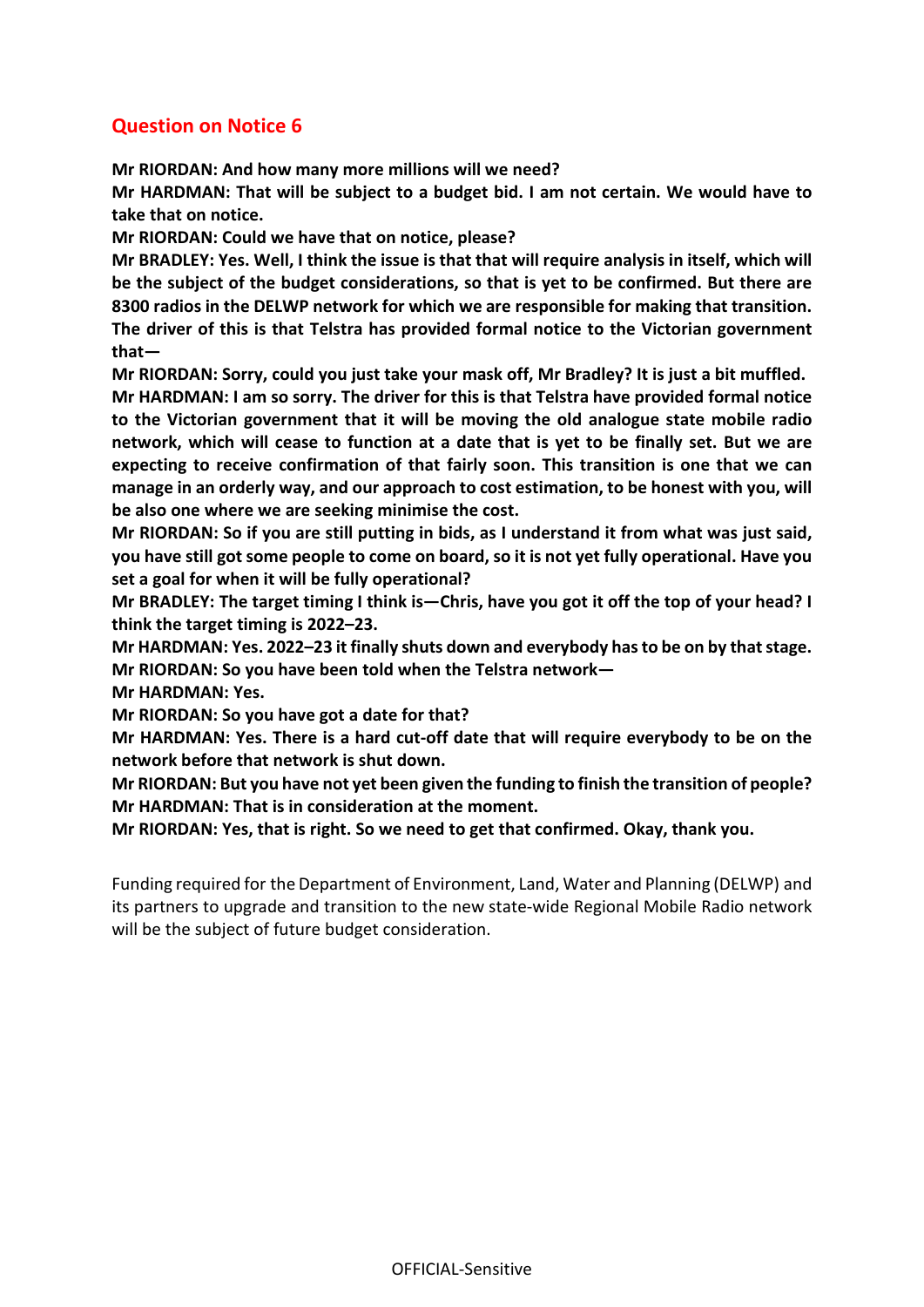**Mr RIORDAN: Yes, that is right. So we need to get that confirmed. Okay, thank you. At page 39 of budget paper 3, there is \$2.7 million allocated for roadside weed and pest management programs, providing grants to rural and regional councils to reduce roadside weeds. Can you tell us how much of that budget allocation has been spent on that program, please—and also a list of what grants were provided. Do you have that?**

**Mr HARDMAN: Kylie White may be able to address that. Just say from there if you have to take it on notice, Kylie.**

**Ms WHITE: I could take it on notice if it is easier to do that.**

**Mr RIORDAN: Yes, that is great.**

**Mr BRADLEY: If you can answer it, answer it.**

**Ms WHITE: I would need to get the details to match the councils.**

**Mr RIORDAN: Right, okay. That would be good. You will provide it matched by council. Okay. And could you also—I presume it would be in the same list—provide what goals were achieved. Like, were there actually weeds removed? Ms WHITE: Yes, and I can confirm that. Yes.**

This program is a Local Government portfolio initiative. The following response has been sourced from the Department of Jobs, Precincts and Regions.

In 2019-20 grants totalling \$2.566 million from the Roadside Weeds and Pests Program were allocated to rural, regional, and interface councils responsible for managing rural roadsides.

|  |  |  |  | The grant amounts allocated to each council were: |
|--|--|--|--|---------------------------------------------------|
|--|--|--|--|---------------------------------------------------|

| <b>COUNCIL</b>            | <b>ALLOCATION</b> | <b>COUNCIL</b>         | <b>ALLOCATION</b> |
|---------------------------|-------------------|------------------------|-------------------|
| Alpine                    | \$22,349          | Mansfield              | \$24,349          |
| Ararat                    | \$63,628          | Melton                 | \$12,292          |
| <b>Ballarat</b>           | \$23,007          | Mildura                | \$75,000          |
| <b>Bass Coast</b>         | \$18,452          | Mitchell               | \$35,564          |
| Baw Baw                   | \$49,359          | Moira                  | \$75,000          |
| Benalla                   | \$37,381          | Moorabool              | \$40,777          |
| <b>Buloke</b>             | \$75,000          | Mornington Peninsula   | \$15,951          |
| Campaspe                  | \$75,000          | <b>Mount Alexander</b> | \$35,906          |
| Cardinia                  | \$29,483          | Moyne                  | \$73,131          |
| Casey                     | \$12,688          | Murrindindi            | \$32,774          |
| <b>Central Goldfields</b> | \$35,328          | Nillumbik              | \$16,952          |
| Colac Otway               | \$43,041          | Northern Grampians     | \$75,000          |
| Corangamite               | \$62,417          | Pyrenees               | \$55,704          |
| East Gippsland            | \$70,472          | South Gippsland        | \$52,992          |
| Gannawarra                | \$61,943          | Southern Grampians     | \$72,578          |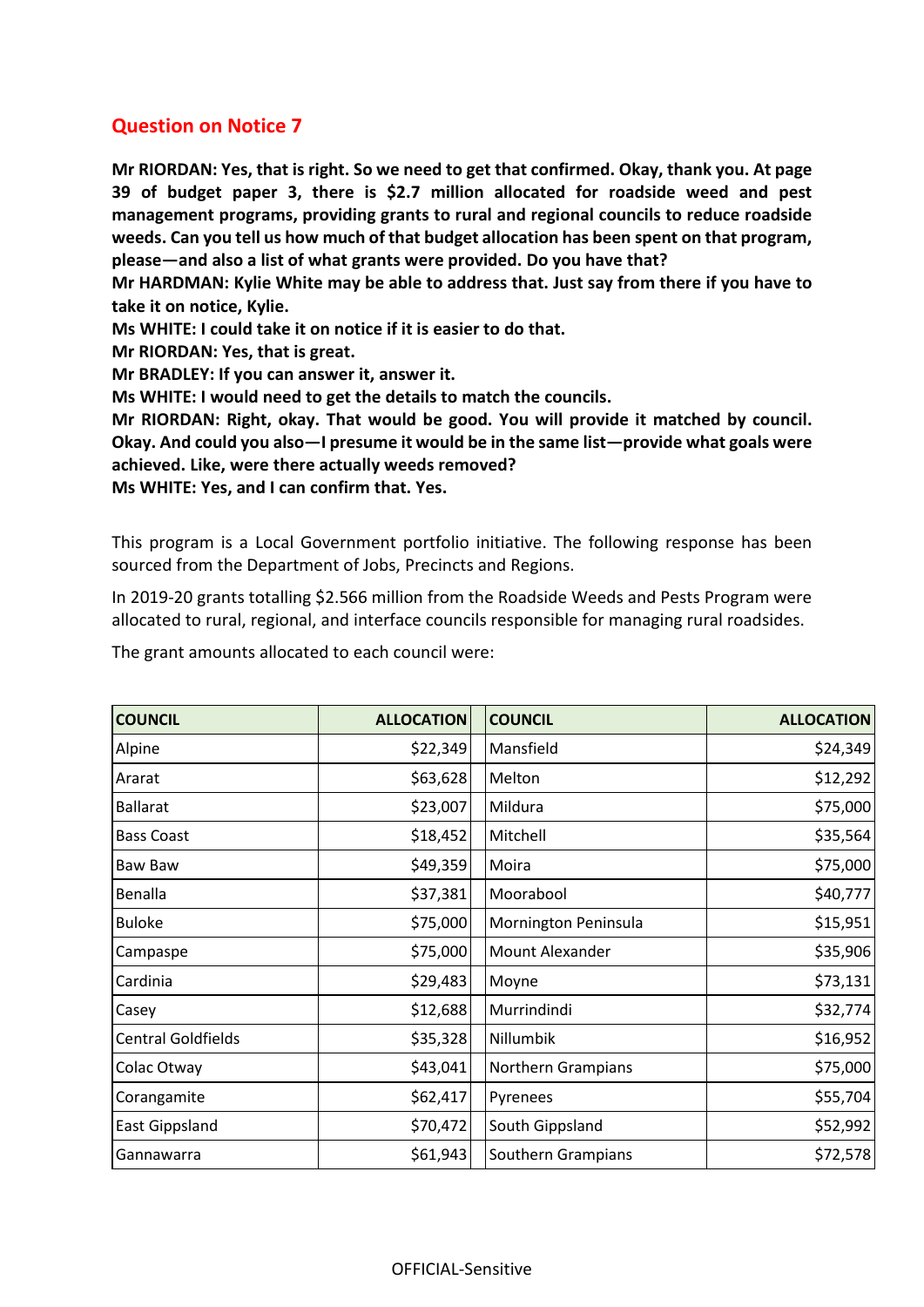| <b>COUNCIL</b>            | <b>ALLOCATION</b> | <b>COUNCIL</b>                                                 | <b>ALLOCATION</b> |
|---------------------------|-------------------|----------------------------------------------------------------|-------------------|
| Glenelg                   | \$69,235          | Strathbogie                                                    | \$60,231          |
| <b>Golden Plains</b>      | \$47,727          | <b>Surf Coast</b>                                              | \$26,376          |
| Greater Bendigo           | \$63,838          | Swan Hill                                                      | \$75,000          |
| <b>Greater Geelong</b>    | \$22,849          | Towong                                                         | \$33,906          |
| <b>Greater Shepparton</b> | \$60,047          | Wangaratta                                                     | \$51,439          |
| Hepburn                   | \$33,853          | Warrnambool                                                    | \$6,872           |
|                           |                   | Note: grant was declined by<br><b>Warrnambool City Council</b> |                   |
| Hindmarsh                 | \$75,000          | Wellington                                                     | \$75,000          |
| Horsham                   | \$75,000          | West Wimmera                                                   | \$75,000          |
| Hume                      | \$11,476          | Whittlesea                                                     | \$9,528           |
| Indigo                    | \$42,198          | Wodonga                                                        | \$10,002          |
| Latrobe                   | \$32,774          | Wyndham                                                        | \$11,160          |
| Loddon                    | \$75,000          | Yarra Ranges                                                   | \$35,248          |
| <b>Macedon Ranges</b>     | \$38,723          | Yarriambiack                                                   | \$75,000          |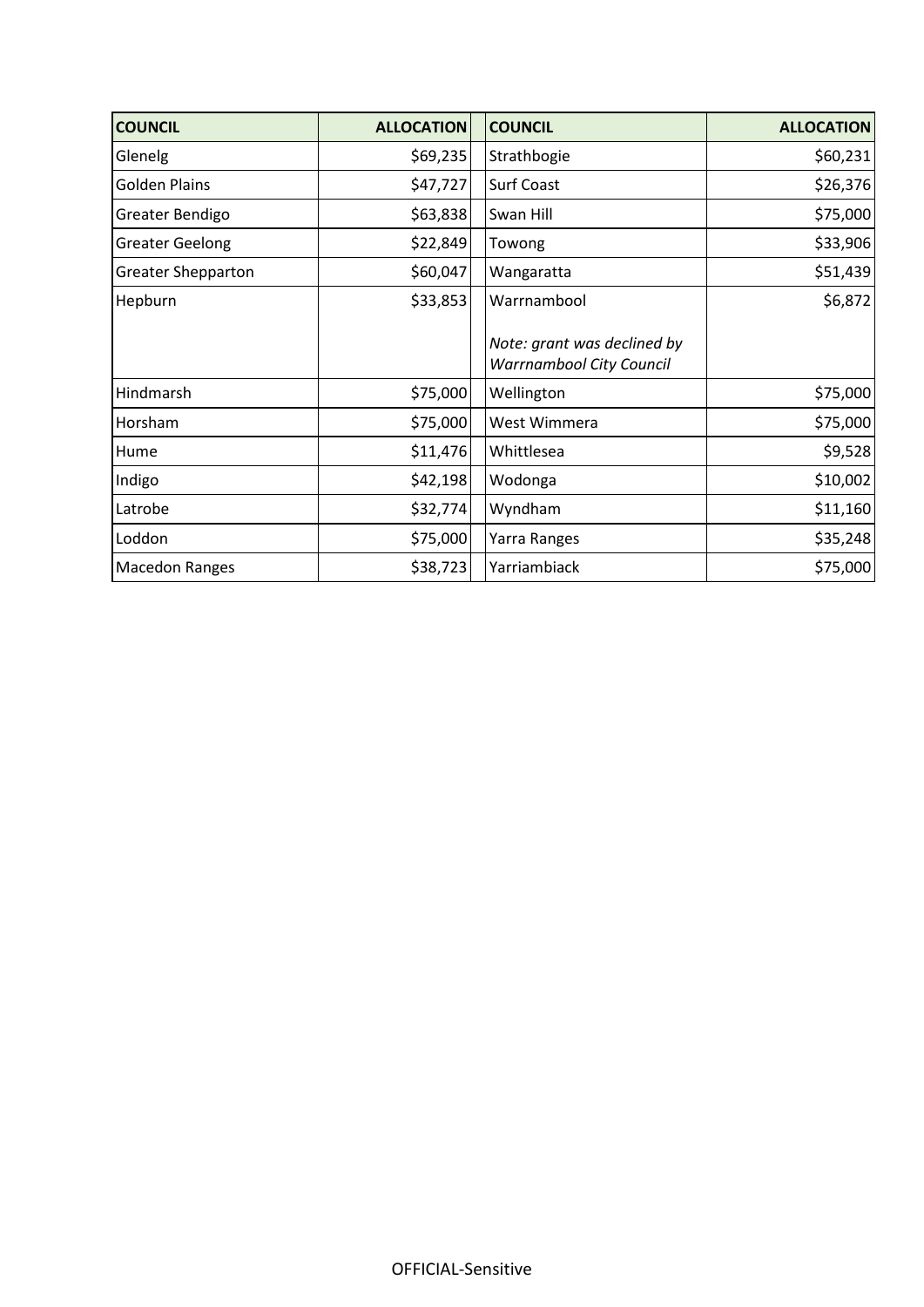**Mr RIORDAN: Yes. Okay, thank you. At page 18 of the questionnaire, reference is made to the fact that Forest Fire Management crews responded to 767 fires impacting 1.5 million hectares. It was later reported that hundreds of DELWP employees, including many forest firefighters, had been forced to wait many months to be paid for the additional work that they undertook during the bushfires. Can you explain how much additional money has been paid to forest firefighters as a result of the bushfires in this period?**

**Mr BRADLEY: So the total quantum for performing their fire role?**

**Mr RIORDAN: The extra. So the amount that we underpaid, what was the total amount extra we have had to pay out?**

**Mr BRADLEY: I believe, unless the Chief Financial Officer is in a position to answer that, that we would have to take that on notice.**

Given the exceptionally busy 2019-20 fire season, with staff working multiple deployments and rotations from very early in the season (including to support the NSW bushfires), there were a significant number of timesheets being processed by Incident Management Teams. The payment process was reviewed and interrogated during the season. It was confirmed that payments were processed within normal benchmark processing times and had improved compared to previous years.

This improvement was due to the automation of part of the payroll process and the efficient work of incident management leaders in approving timesheets. Based on the review, there were no underpayments identified. As there were no amounts underpaid, there were no extra amounts to pay out.

The total allowances and entitlements paid to forest firefighters (including incident management roles) for the 2019-20 financial year was approximately \$49 million - more than double an average year due to large mega-complex fires in the north and east of the State.

However, the total allowances and entitlements were only about 16 per cent more than the previous 2018-19 financial year (approximately \$42 million), within which there was also a very busy fire season, with many smaller fires across the State especially in drought-affected Gippsland.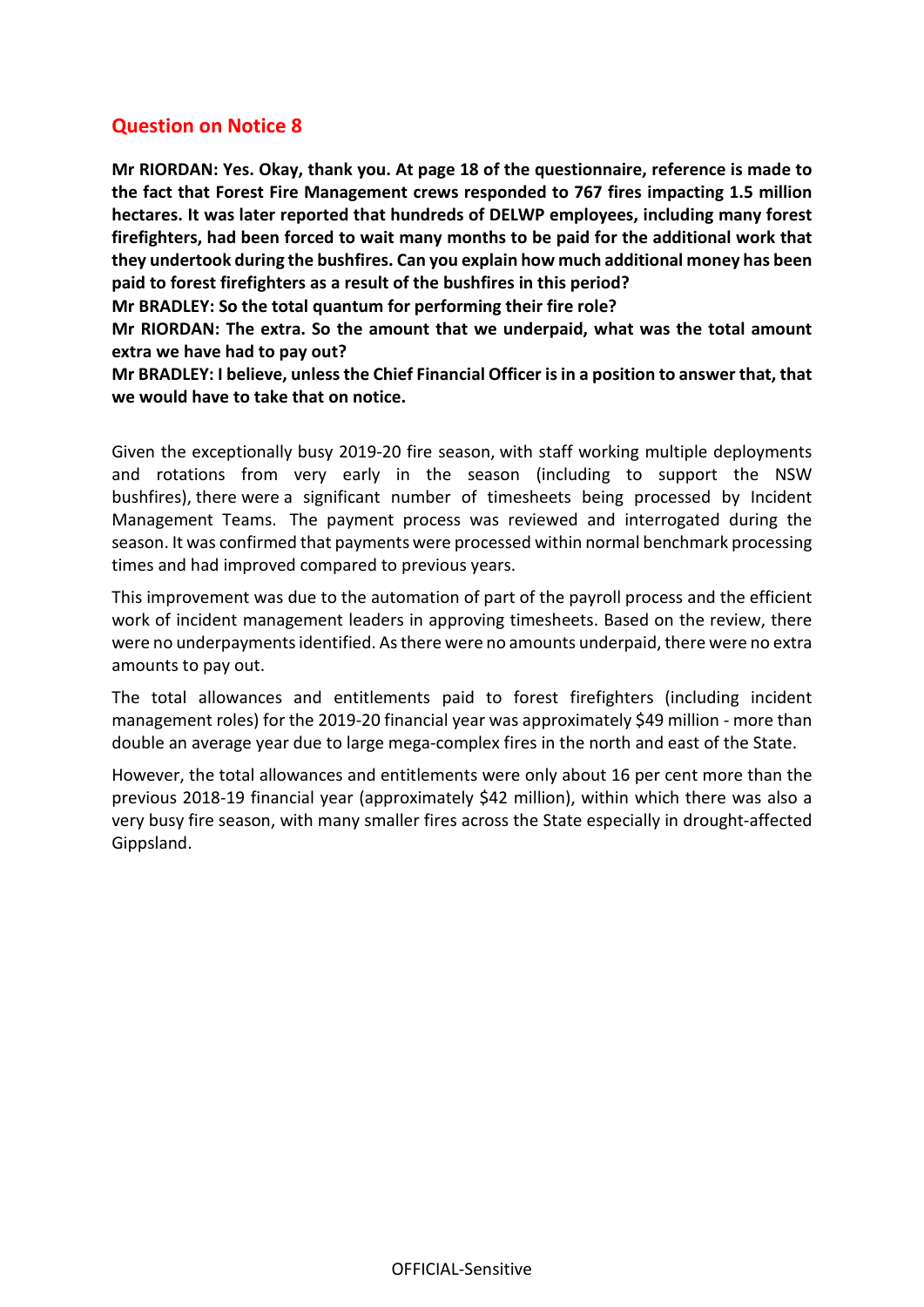**Mr RIORDAN: Sorry, not the ones under construction. My question relates more to ones that either are under construction or have completed construction that at the moment cannot be connected to the grid because grid connections do not exist.**

**Ms HARRIS: There are a number of projects throughout Victoria that are experiencing some delays in relation to the connection experience. I will get the exact status of our own projects. I will take that on notice in terms of how many are directly connected for—**

**Mr RIORDAN: Okay, thank you. And in that list could you provide estimated connection times? So projects sitting there not yet connected and what their estimated connected time is.**

**Mr BRADLEY: I think the issue with that last part is that that process of interaction with AEMO is a commercial-in-confidence process. We will do that to the extent we can within some constraints from commercial in confidence. It is a negotiated process of engaging with the market operator that the government is not directly involved with, and the solutions for securing their registration and the connection agreement tend to be issues that are commercially sensitive in terms of the competitive position of the generators in the market. So we will answer to the extent we can on notice, if that suits.**

**Mr RIORDAN: All right. But you will be able to provide us the list of renewable energies that are not connected?**

**Mr BRADLEY: Yes.**

The most authoritative source of project status is published in the Australian Energy Market Operator's (AEMO's) NEM Generation Information, published monthly and available on the AEMO Website. AEMO defines generators as having either 'Project' or 'Existing Plant' status based on their registration status and export capability.

#### *Existing Plant*

'Existing Plant' status means that a generator has met several conditions including energisation of its network connection point and is often starting to export power to the grid, but not necessarily reached approval for full export. Generators with this particular status (i.e. 'Existing Plant' not yet fully commissioned) are summarised in the following table, using AEMO's latest (January 2021) publication.

| Generator                           | <b>Capacity (megawatts)</b> | <b>Status</b>            |
|-------------------------------------|-----------------------------|--------------------------|
| Bulgana Green Power Hub - Wind Farm | 194                         | In commissioning         |
| Dundonnell Wind Farm                | 336                         | In commissioning         |
| Elaine Wind Farm                    | 84                          | In commissioning         |
| Kiamal Solar Farm - Stage 1         | 200                         | In commissioning         |
| Yendon Wind Farm                    | 144                         | In commissioning         |
| Berrybank Wind Farm                 | 181                         | Not yet in commissioning |
| Glenrowan West Sun Farm             | 132                         | Not yet in commissioning |
| Yatpool Solar Farm                  | 94                          | Not yet in commissioning |

*Table 1 – Existing plant not fully commissioned*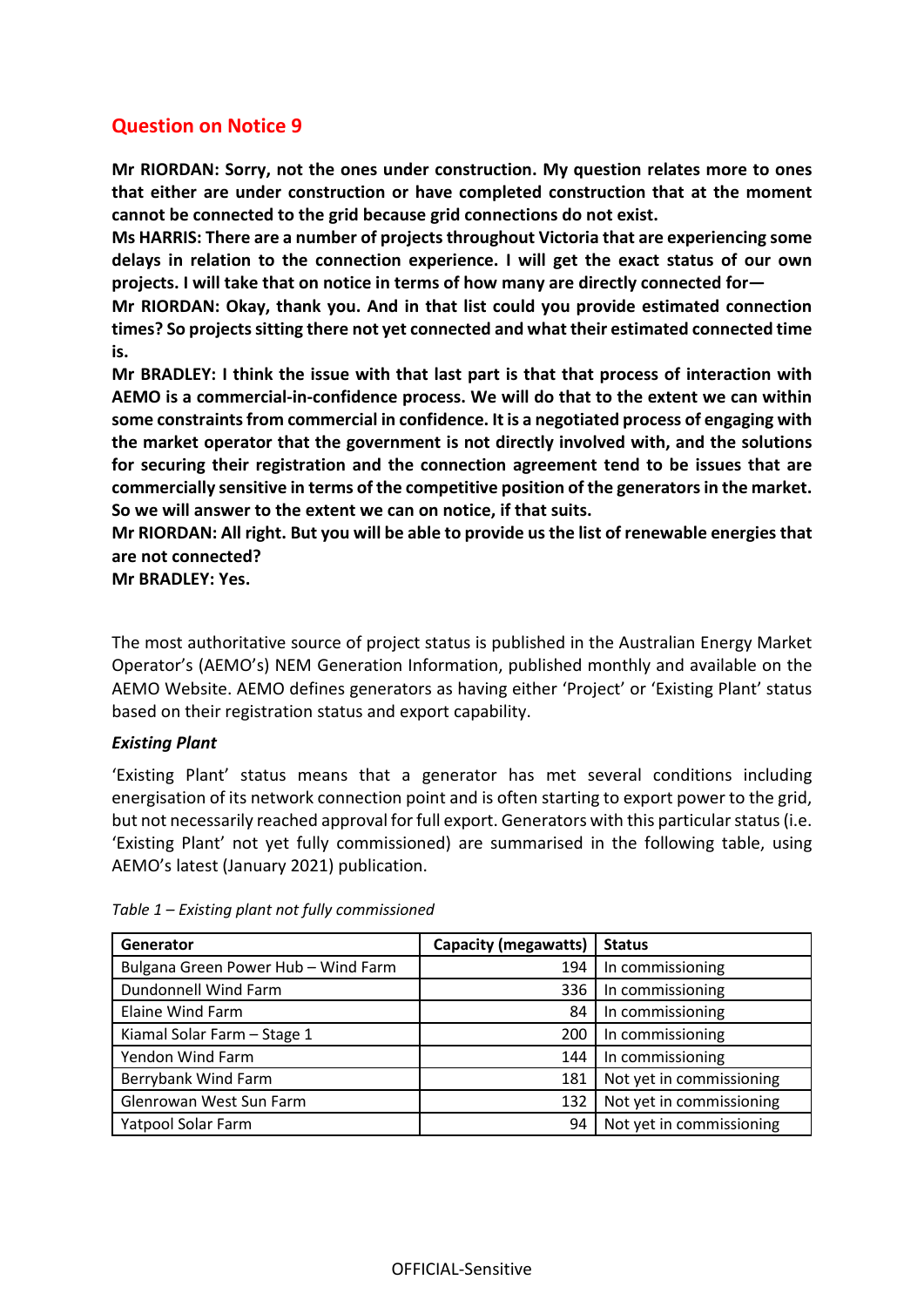#### *Generators under construction*

Generators that are still under construction would be captured under the 'Project' status, with construction date featuring as one of five criteria for a project to be considered 'Committed':

**Site** – the project proponent has purchased / settled / acquired (or commenced legal proceedings to purchase / settle / acquire) land for the construction of the project.

**Major components** - Contracts for the supply and construction of major plant or equipment components (such as generating units, turbines, boilers, transmission towers, conductors, and terminal station equipment) have been finalised and executed, including any provisions for cancellation payments

**Planning and approvals** - The proponent has obtained all required planning consents, construction approvals, connection contracts (including approval of proposed negotiated Generator Performance Standards from AEMO under clause 5.3.4A of the National Electricity Rules), and licences, including completion and acceptance of any necessary environmental impact statements

**Finance -** The financing arrangements for the proposal, including any debt plans, must have been concluded and contracts executed

**Date -** Construction of the proposal must either have commenced or a firm commencement date must have been set. Commercial use date for full operation must have been set.

Victoria currently has five large-scale renewable energy projects totalling 1165MW with 'Committed' status. AEMO does not publish precisely what stage of construction these projects are at. These projects are summarised in the table below.

| Project                  | <b>Capacity (megawatts)</b> | <b>Status</b> |
|--------------------------|-----------------------------|---------------|
| Cohuna Solar Farm        | 31                          | Committed     |
| Moorabool Wind Farm      | 312                         | Committed     |
| Murra Warra Wind Farm -  | 209                         | Committed     |
| Stage 2                  |                             |               |
| Stockyard Hill Wind Farm | 528                         | Committed     |
| <b>Winton Solar Farm</b> | 85                          | Committed     |

*Table 2 – Committed projects*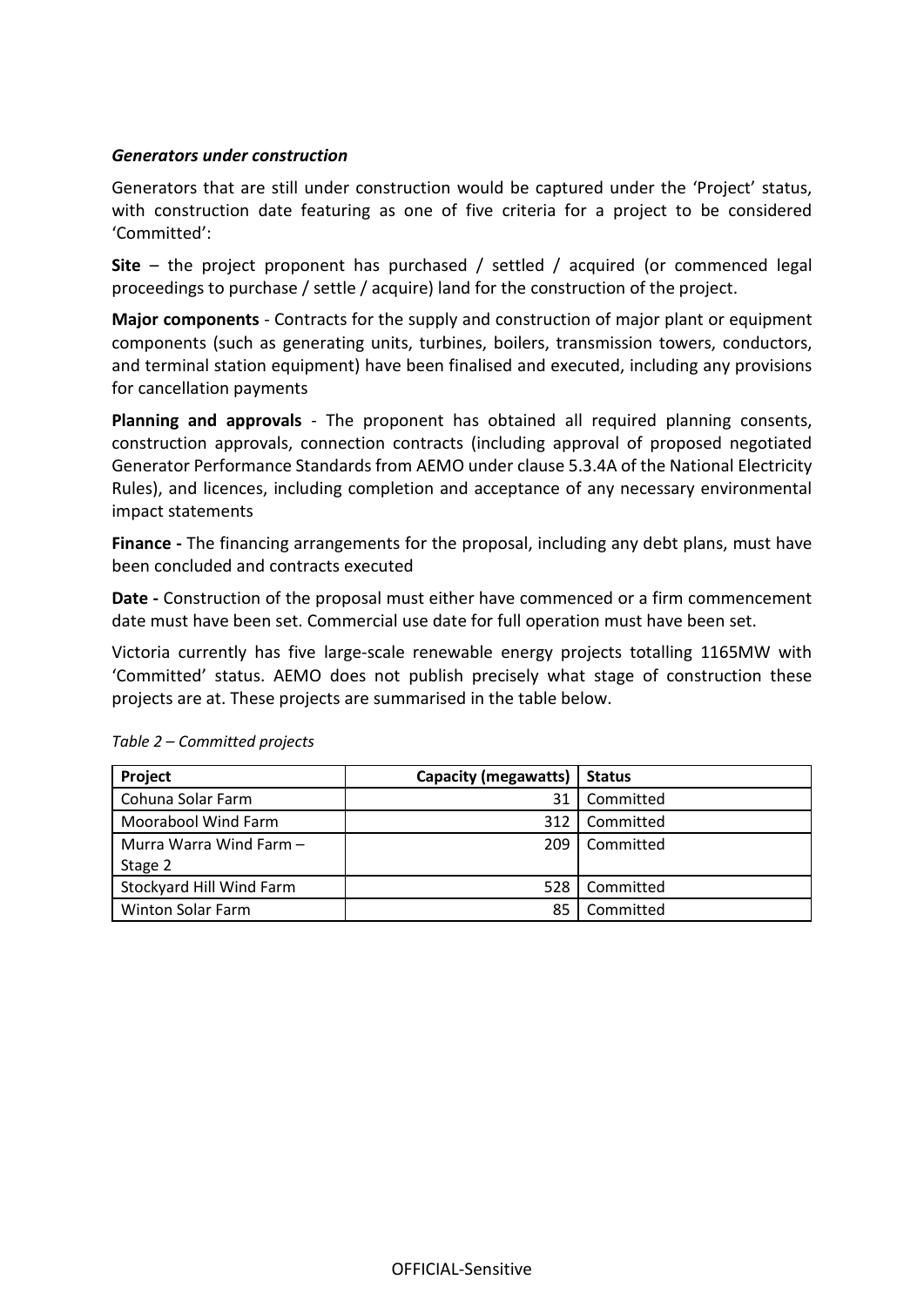**Mr RIORDAN: Okay. Can you tell us: of the renewable energy projects that the Victorian government has helped to fund in recent years, how many of those have equipment sourced from Huawei?**

**Ms HARRIS: I am afraid I will have to take that one on notice.**

The design and construction of Victorian Government supported renewable energy projects, including selection of all equipment and suppliers, is a matter for the project developers. These projects are required to meet all AEMO standards and security protocols.

The department has reviewed the information it currently holds in relation to equipment installed at large-scale renewable energy projects that have received government support, and confirms that one project in this portfolio has confirmed that it has utilised equipment sourced from Huawei.

Given that sourcing and installing equipment is the responsibility of project developers, there may be other minor components that are not within the knowledge of the Victorian Government.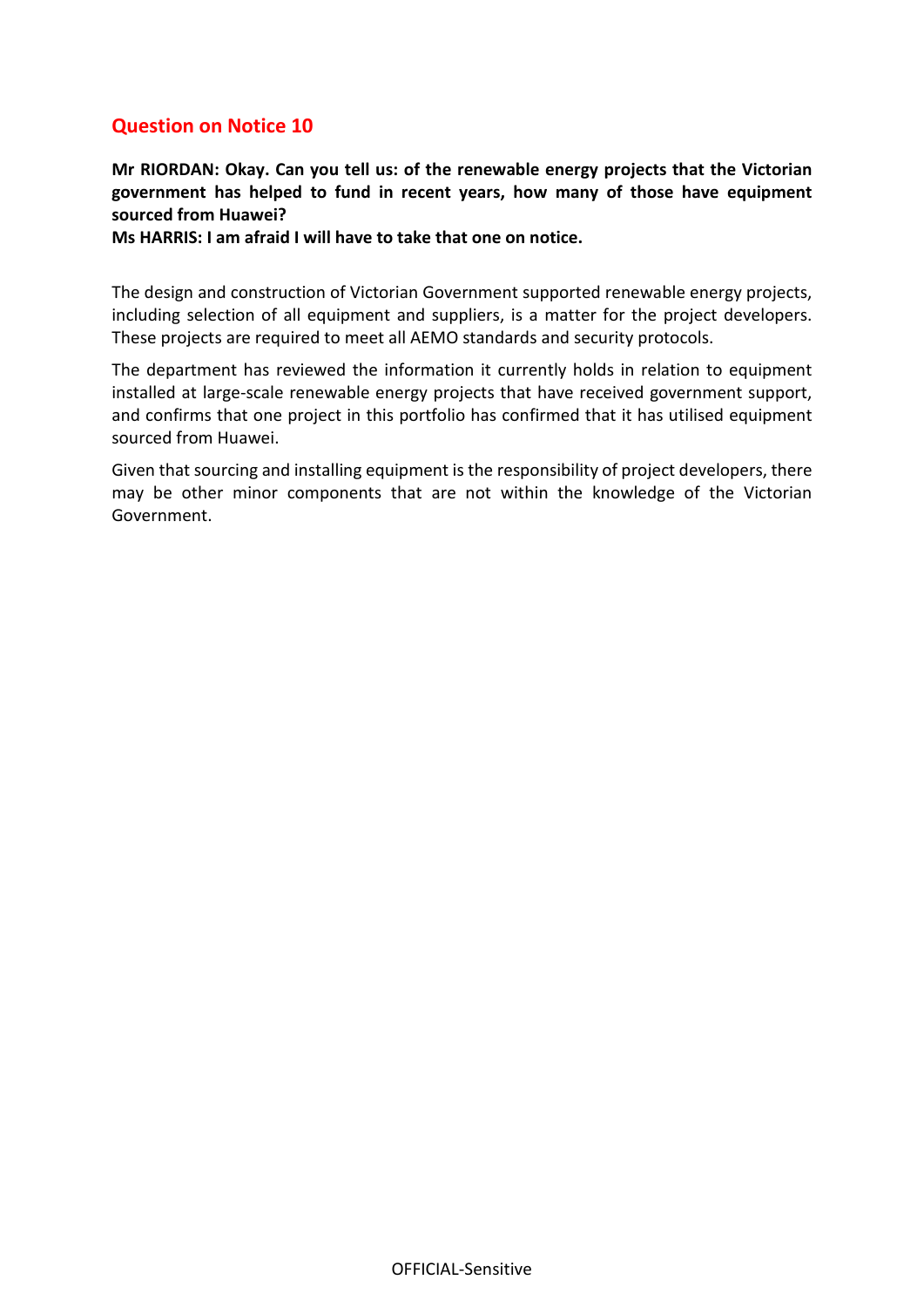**Mr RIORDAN: Thank you. We talked about large-scale renewable projects. Does the government to June 2020 have a report or have you done some analysis on how many smallscale—so basically home solar, which we were talking about before—how many people are unable to take advantage of solar programs because they cannot connect to the grid?**

**Ms HARRIS: We do have some information. I will check what we are able to provide in relation to information from distributors. It is exceptionally rare to not be able to put on a system at all.**

**Mr RIORDAN: I just beg to differ there, because certainly in country Victoria, certainly in my electorate, there are huge swathes of the electorate that cannot be connected. Is that something that you are monitoring?**

**Ms HARRIS: It is. We are very actively monitoring that, and we get regular reports from all of the distribution businesses to give us up-to-date statistics on all of those issues. What we have found in gathering those statistics is that the issue is more acute in relation to being able to export rather than being able to connect at all.**

**Mr RIORDAN: Do you have a list of those that cannot export?**

**Ms HARRIS: We certainly have statistics, and I will check. I will need to check in relation to the confidentiality arrangements that we have signed with the individual distribution businesses as to what we can supply, and to the extent that we are able to do that, we can certainly do that.**

Distribution businesses do not prevent households from connecting their solar to the grid in Victoria.

Some distribution businesses do apply export constraints to customers in certain areas. The Department does not hold a list of individual properties that cannot export.

Export constraints do not prevent customers from taking advantage of the Solar Homes Program although it will affect the payback period of their investment. Export constrained connections represent a minority of new solar connections in Victoria.

All Victorian distribution businesses are working to address this issue, including through Electricity Distribution Price Review proposals submitted to the Australian Energy Regulator for the 2021-26 regulatory period. The regulator's draft decision has approved investments which will enable higher degrees of solar uptake. Powercor and AusNet also made commitments to bring forward some of these investments to early in 2021 in areas of high solar demand.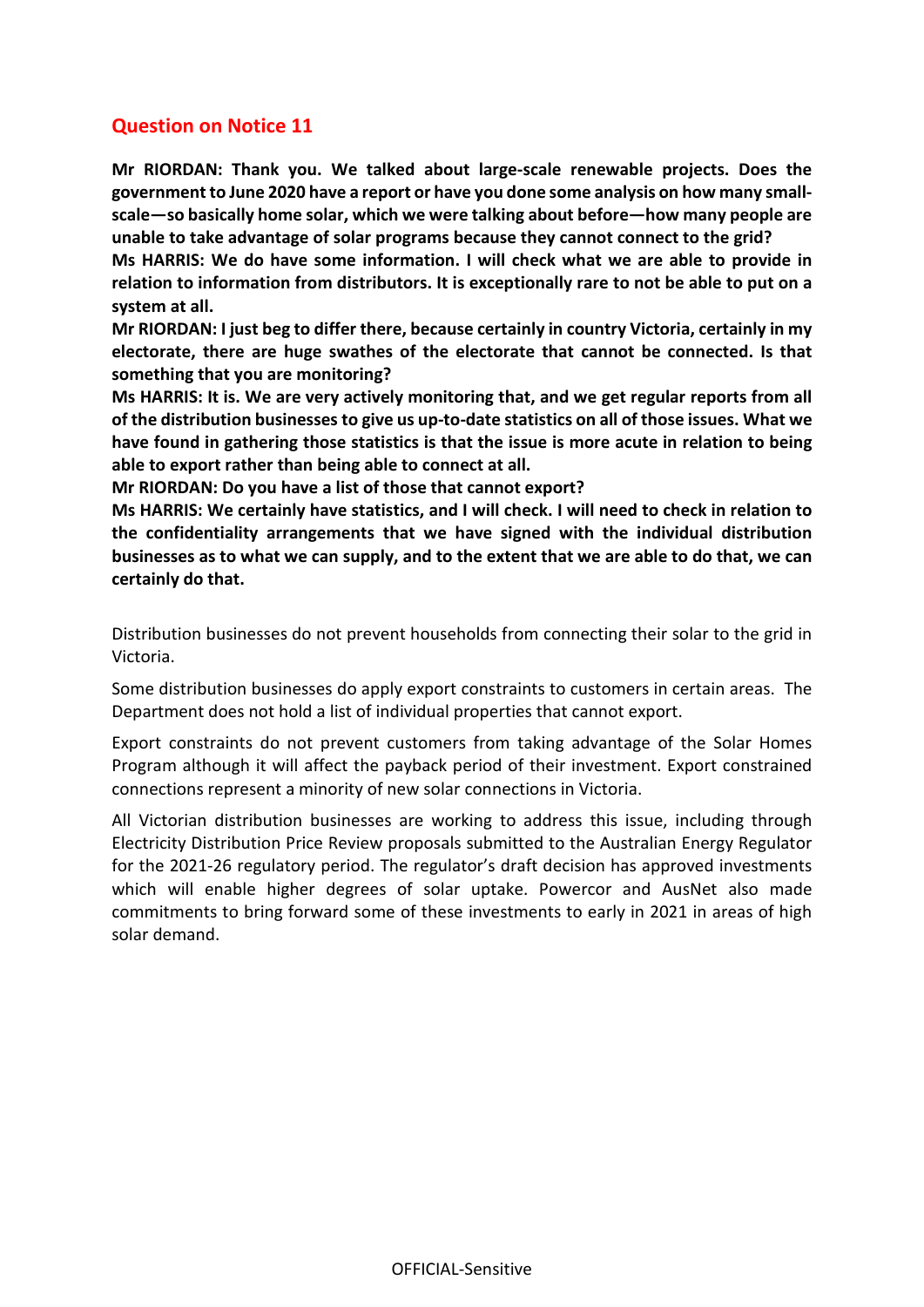**Mr RIORDAN: How much gas has been exported from Victoria to other states on a monthly basis to June 2020?**

**Mr BRADLEY: Thank you. We will be in a position to answer that. We will just be a moment. The CHAIR: Mr Riordan, your time has expired. I will just ask the Secretary if he found what he was looking for.**

**Mr BRADLEY: I did not. Can I take that on notice in relation to the gas exports to other states?**

| 2019-20    | Supply to other<br>states (petajoules) |
|------------|----------------------------------------|
| Jul        | 7.3                                    |
| Aug        | 8.2                                    |
| Sep        | 8.1                                    |
| Oct        | 11.0                                   |
| Nov        | 7.1                                    |
| <b>Dec</b> | 7.8                                    |
| Jan        | 6.4                                    |
| Feb        | 8.2                                    |
| Mar        | 6.6                                    |
| Apr        | 4.2                                    |
| May        | 5.5                                    |
| Jun        | 4.2                                    |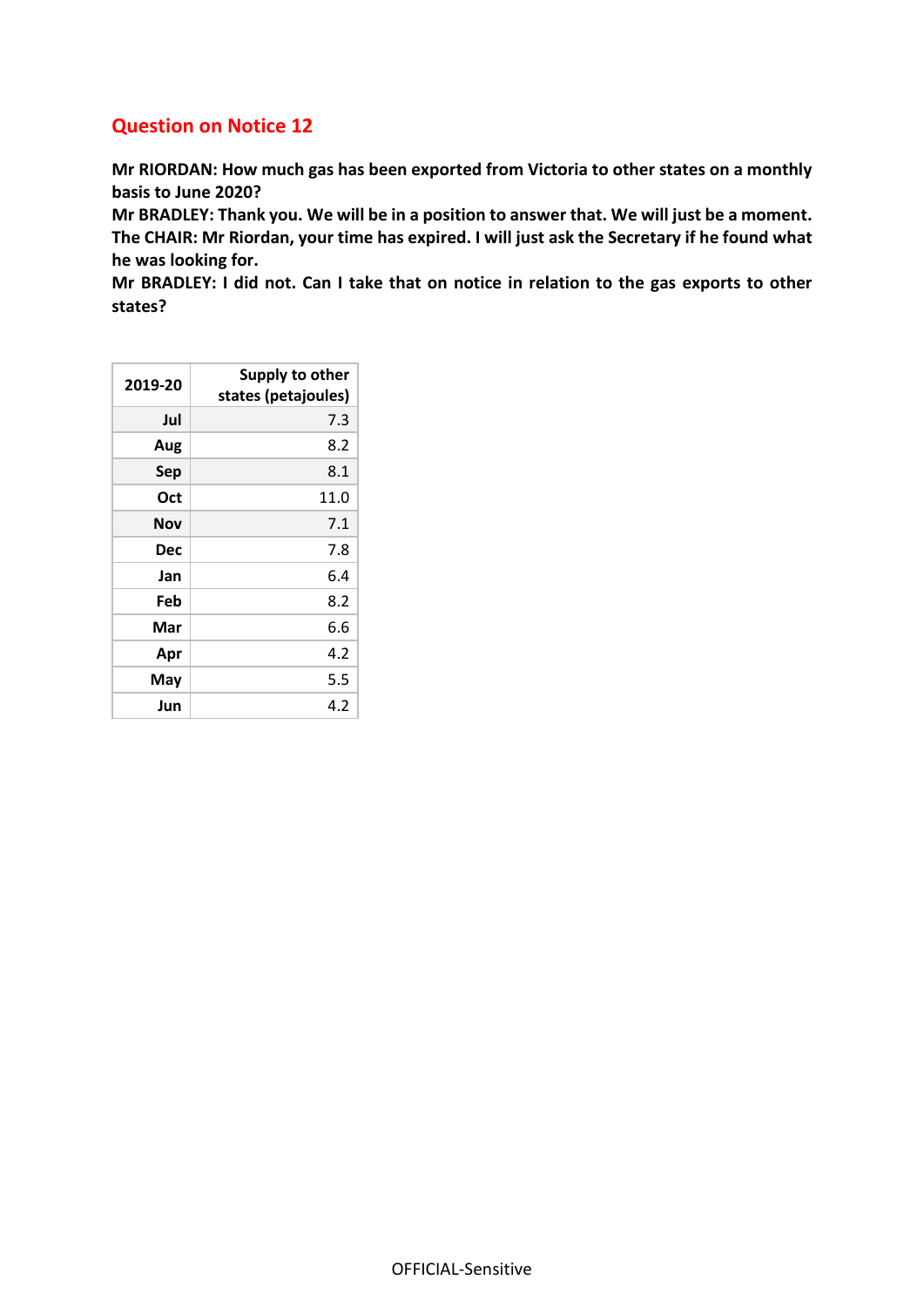**Mr LYNGCOLN: Thanks. So in relation to actual projects that went through Environment Effects Act type planning processes, there is a process there by which project proponents do a self-assessment against EES guidelines as to whether they believe they need to lodge for a decision on whether an EES is required, and then once they do that there is a submission to the Minister for Planning that then determines whether an EES is required. In some cases an environment effects statement is, in other cases there might be conditions in lieu of requiring to do that. In 2019–20 there were seven projects where ministerial decisions were made under the Environment Effects Act through environment effects statements—I can either run through those now or provide you a list on notice—and then there were a further six projects where there were conditions in lieu of an environment effects statement, so that is where the minister determined that an EES was not required, but there are other conditions that would need to be met to satisfy the project going ahead. I am happy to provide lists on notice, if you like, or can provide them now if you prefer.**

**Mr HIBBINS: I think a list on notice would probably better assist the committee.**

List of EES Referral decisions for 2019-20 (based on date of Minister's decision under the Environment Effects Act):

| <b>Date of Ministers Decision</b> | Project referred under EE Act                                | <b>Minister Decision</b> |
|-----------------------------------|--------------------------------------------------------------|--------------------------|
| 21 July 2019                      | East Grampians Rural Pipeline<br>Project                     | No EES with Conditions   |
| 17 August 2019                    | <b>Avonbank Mineral Sands</b><br>Project                     | <b>EES</b>               |
| 17 August 2019                    | The Wimmera Mineral Sands<br>Project                         | EES                      |
| 25 August 2019                    | Kentbruck Green Power Hub<br>Project                         | <b>EES</b>               |
| 8 September 2019                  | Golden Beach Gas Project                                     | EES                      |
| 22 December 2019                  | Western Outer Ring Main Gas<br>Pipeline                      | EES                      |
| 18 January 2020                   | Shepparton Line Upgrade<br>Project                           | No EES with Conditions   |
| 19 April 2020                     | 250A Taylors Road, Delahey<br>Development                    | No EES with Conditions   |
| 29 April 2020                     | Moyston Sand Quarry, 69<br><b>Barton Road</b>                | No EES with Conditions   |
| 11 May 2020                       | Star of the South Offshore<br>Wind Farm Project              | EES                      |
| 21 May 2020                       | <b>Warburton Mountain Bike</b><br><b>Destination Project</b> | EES                      |
| 11 June 2020                      | Nyah Floodplain Restoration<br>Project                       | No EES with Conditions   |
| 14 June 2020                      | Cardinia Motor Recreation and<br><b>Education Park</b>       | No EES with Conditions   |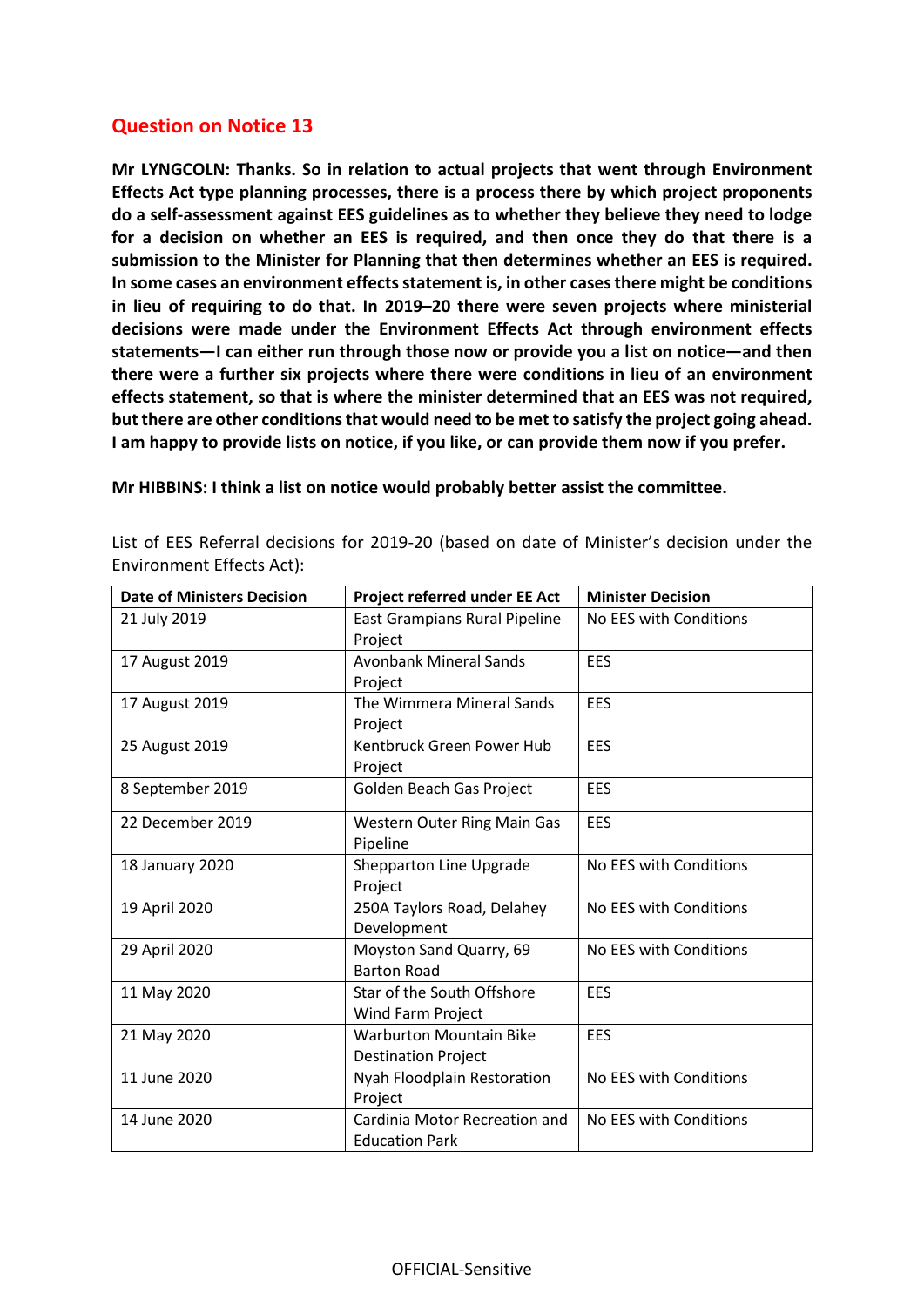**Mr HIBBINS: Okay. Were there any? Did the minister not proceed with any EESs against the advice of the department?**

**Mr LYNGCOLN: I would have to take on notice whether any were against the advice of the department. Generally the department would provide advice with the range of options the minister has around that and the things that the minister should weigh up. There were certainly projects, as I said, where the minister determined an EES was not required. From memory, they were largely in line with the advice that we provided, but I would have to take on notice if there were any that were against our advice.**

In relation to EESs, the Minister for Planning's decisions were in line with the advice provided by the department.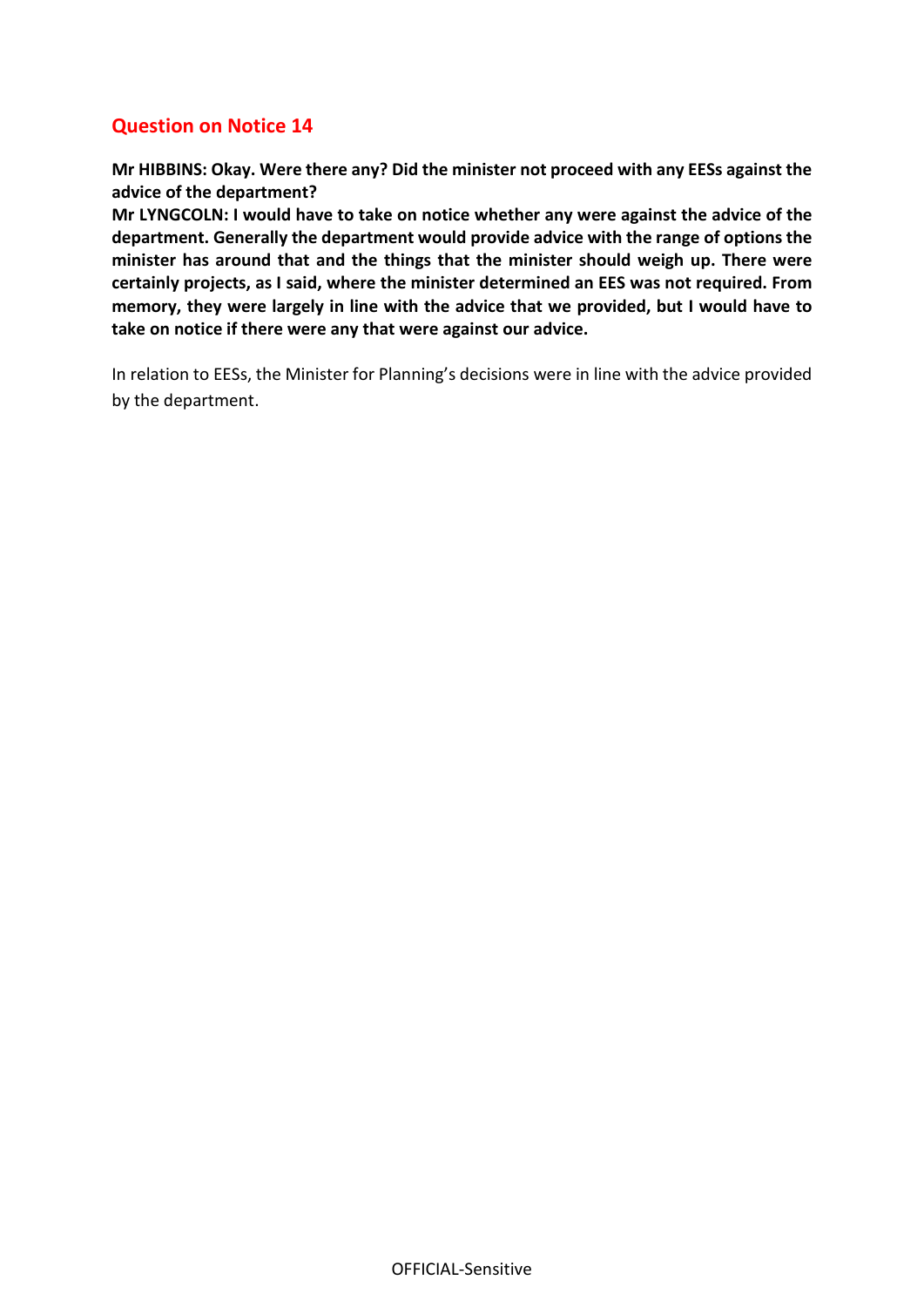**Ms VAUGHAN: Thanks for the question, Mr O'Brien. There has previously been work done on Big Buffalo. We did some analysis—I am happy to provide some more detail on it—that was put into one of our water security plans earlier. I think it was around about 2014, but I would need to check that. And so specifically—**

**Mr D O'BRIEN: Specifically, because I am looking at the reference period 2019–20— Ms VAUGHAN: Yes.**

**Mr D O'BRIEN: whether a response to the Deputy Prime Minister was provided about Big Buffalo.**

**Ms VAUGHAN: Yes, I would have to take that one on notice, actually.**

The Minister for Water has previously confirmed that the Government does not support enlargement of Lake Buffalo. All water in northern Victoria is already allocated under the agreed Murray-Darling Basin Plan – and this was recently confirmed in a report into water availability led by the then Murray-Darling Interim Inspector General, Mick Keelty. Enlargement of Lake Buffalo would take water from some users and provide it to othersrather than creating new water supply.

The proposal would also have negative environmental impacts. An enlarged Lake Buffalo would change the flow regime of the Ovens River and disrupt Murray cod breeding and ecological flows. The current, largely natural, flow regime in the Ovens River basin provides an important breeding ground for Murray cod and vital ecological flows to the Murray River.

Given this, there was limited value in submitting enlargement of Lake Buffalo into the National Water Grid Authority as it conflicts with the Basin Plan. However, the Victorian Government has submitted a number of other projects to the National Water Grid Authority (see Question 17).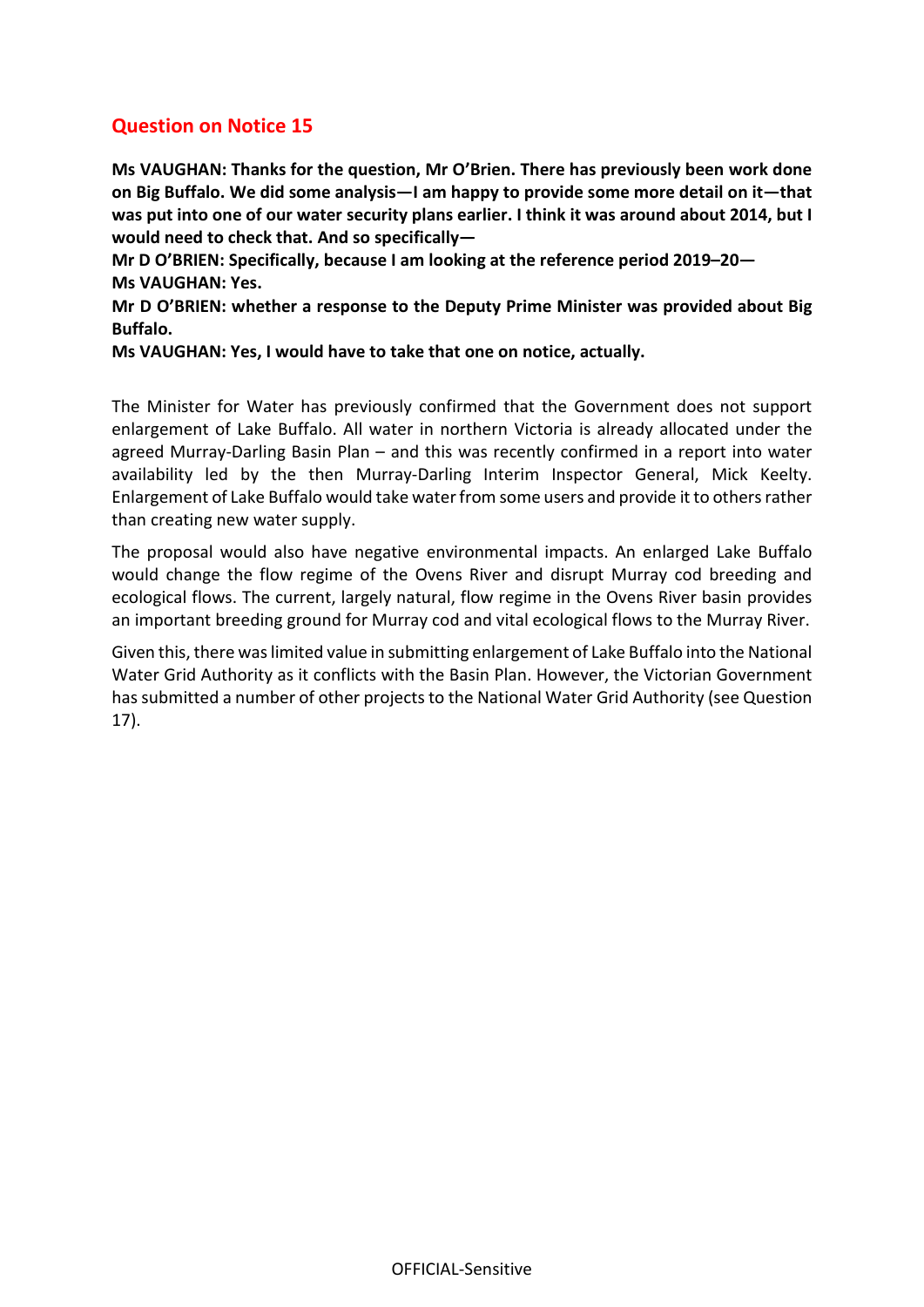**Mr D O'BRIEN: Okay. Has the government in any way progressed the options for feasibility for the Big Buffalo dam?**

**Ms VAUGHAN: Well, part of the issue that we have with Big Buffalo relates to the Murray-Darling Basin plan and the sustainable diversion limits that are in place associated with that plan, and that is why I referred to the previous work that was done around water security in around about 2014. So to specifically answer your question, we have not done significant work on that at the moment, because of the SDL arrangements.**

**Mr D O'BRIEN: Would it be more correct to say you have done no work on it because of the SDLs?**

**Ms VAUGHAN: I would need to take that on notice, Mr O'Brien.**

Enlarging Lake Buffalo to 1,000 gigalitres was considered and rejected in the 2009 Northern Region Sustainable Water Strategy, which found, amongst other things, that supplying water from an enlarged storage while remaining compliant with the Basin Plan could mean that "water availability for Murray users could be reduced by up to 175 gigalitres a year".

In 2014, a further study into the feasibility of expanding Lake Buffalo to 34 gigalitres to improve water security for Wangaratta found that an enlargement of Lake Buffalo was not feasible nor cost effective.

No further feasibility studies have been completed as the crucial underlying factors, including Basin Plan limits on extraction, have not changed.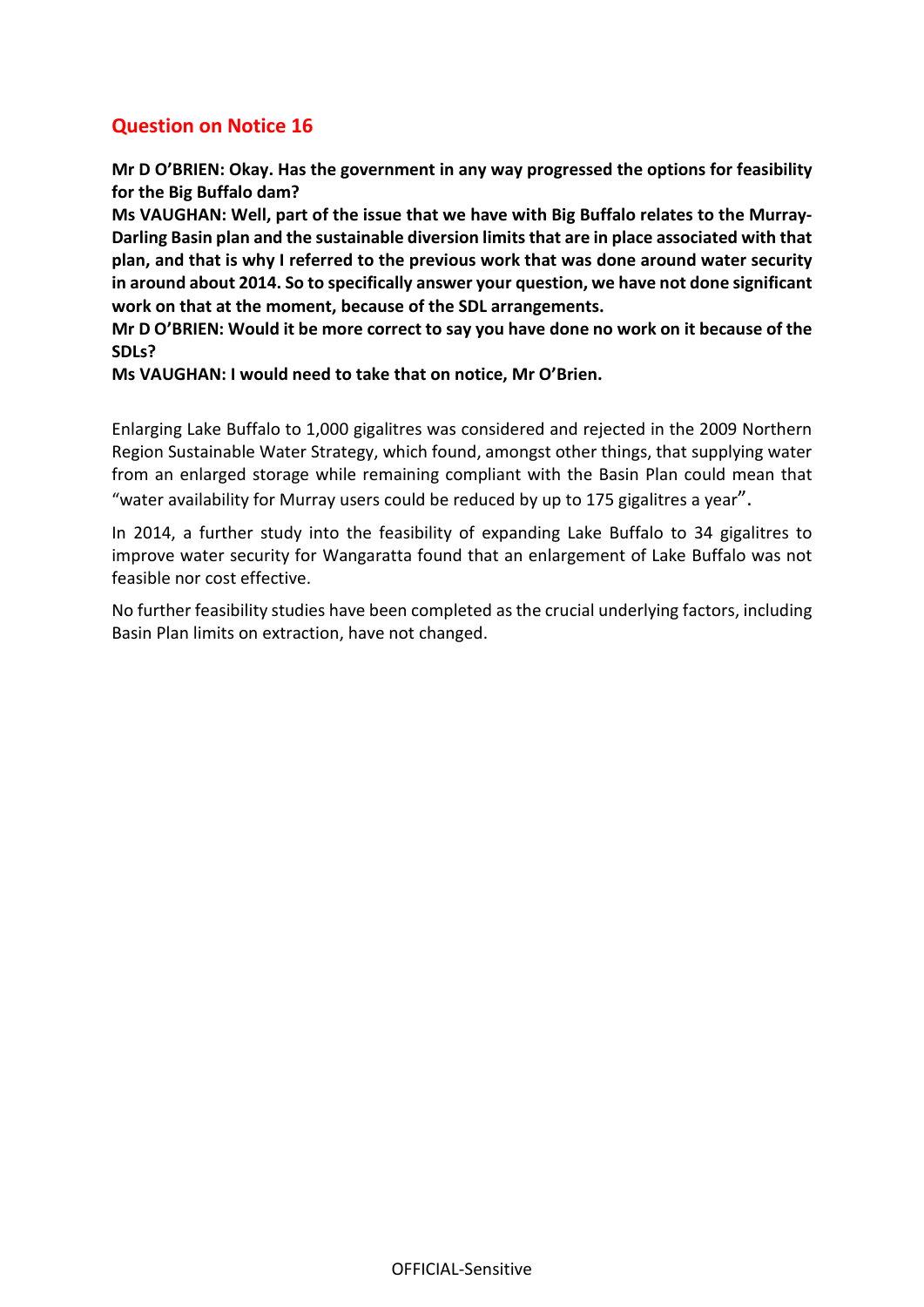**Mr D O'BRIEN: Okay. The minister indicated in December, when she appeared before us, that she planned to submit the number of projects for commonwealth funding through the National Water Grid Authority. Can you outline to us which projects have been submitted for funding?**

**Ms VAUGHAN: We have been working quite closely with the National Water Grid Authority. We talk to them regularly. We talk to the commonwealth regularly. I do not have that information in front of me today, but we have been working really closely with the national water grid. As you know, we have a lot of arrangements with the commonwealth government for funding of projects. We have got a long list of projects that we want to keep going with, and we will continue to have those conversations with them.**

**Mr D O'BRIEN: Understanding that you are happy to take the detail on notice, have any projects been submitted thus far?**

**Ms VAUGHAN: I actually have not got that information in front of me, sorry, Mr O'Brien. But I do know that there are a number of projects that we are speaking with them about, and one that kind of comes to mind is the Western Irrigation Network project—the WIN, as we call it—through Western Water. My uncertainty is whether we have actually fully submitted that right at the moment or whether it is in progress.**

**Mr D O'BRIEN: I am happy for you to provide some detail on notice as to any that have been submitted or are going to be submitted—that would be good. Ms VAUGHAN: Sure.**

Projects that Victoria has submitted to date to the National Water Grid Authority for funding include:

Two projects submitted seeking construction funding (total \$16.5 million sought)

- Werribee Irrigation District Modernisation Stages 4 and 5
- Bellarine Recycled Water for Agriculture

Two projects submitted seeking detailed business case funding (total \$1.4 million sought)

- Pakenham Cora Lynn Recycled Water for Agriculture
- Tyabb-Somerville Recycled Water Irrigation Scheme

Two projects submitted seeking preliminary business case funding (total \$620,000 sought)

- Sunbury-Bulla-Keilor Agricultural Rejuvenation Project
- Coliban Regional Rural Modernisation Project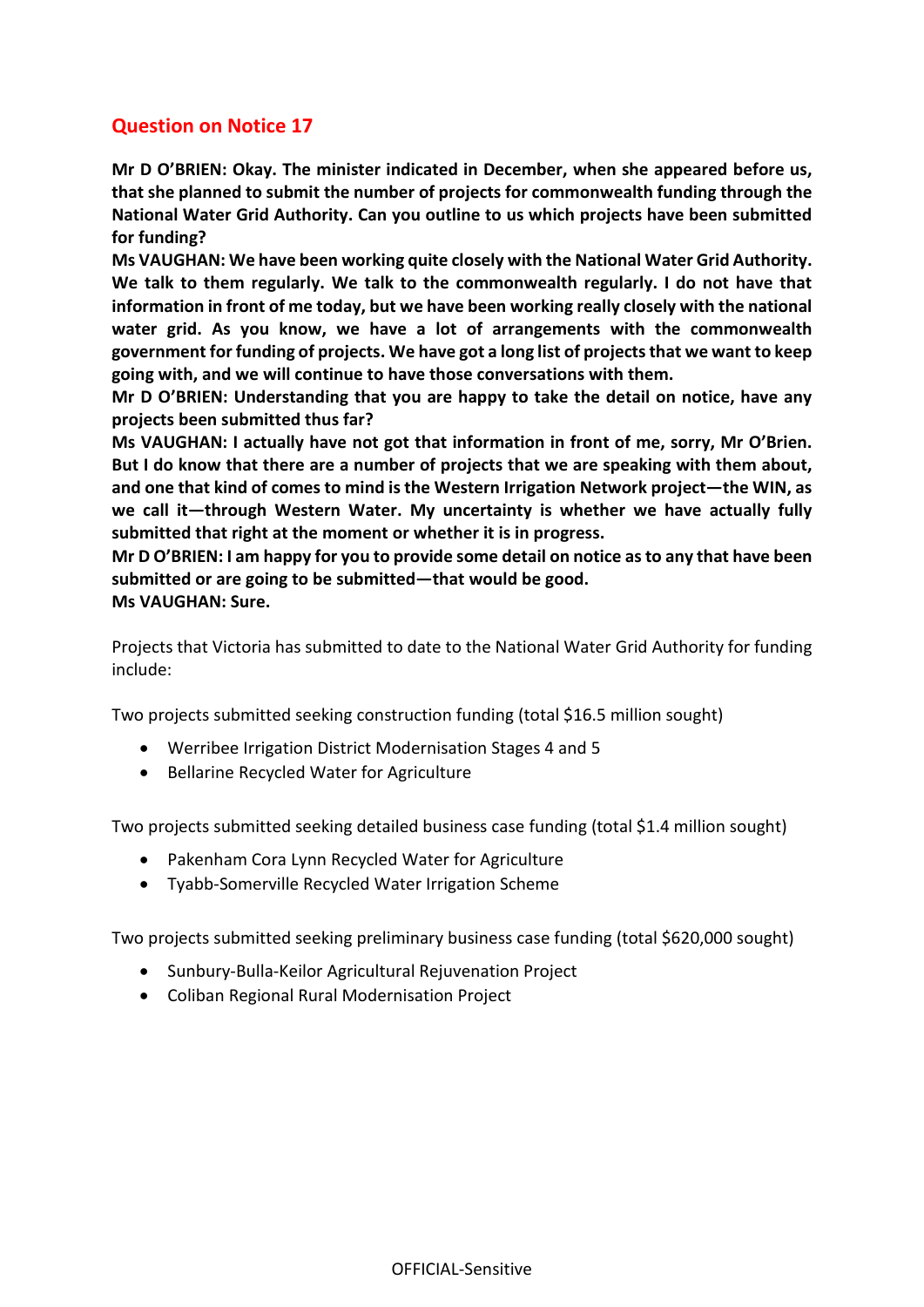**Mr D O'BRIEN: Continuing on the commonwealth water infrastructure fund announced first in 2019, again, the minister told the committee in December that one of the projects that she had considered originally was whether desalinated water could be delivered south to north using the north–south pipeline. The minister mentioned that there had been a business case on the reversal of the north–south pipeline. Is that available and could we have a copy of that?**

**Ms VAUGHAN: Again I would have to take that one on notice. Sorry about that, Mr O'Brien.**

In 2016 the government completed a preliminary business case to consider the feasibility of using the North-South Pipeline to provide water security to towns and communities in both directions. To provide this information in an accessible and clear form, the findings of this study were summarised and publicly released in December 2016:

[\(https://www.water.vic.gov.au/\\_\\_data/assets/pdf\\_file/0016/52243/SugarloafPipeline](https://www.water.vic.gov.au/__data/assets/pdf_file/0016/52243/SugarloafPipeline-web.pdf)[web.pdf\)](https://www.water.vic.gov.au/__data/assets/pdf_file/0016/52243/SugarloafPipeline-web.pdf).